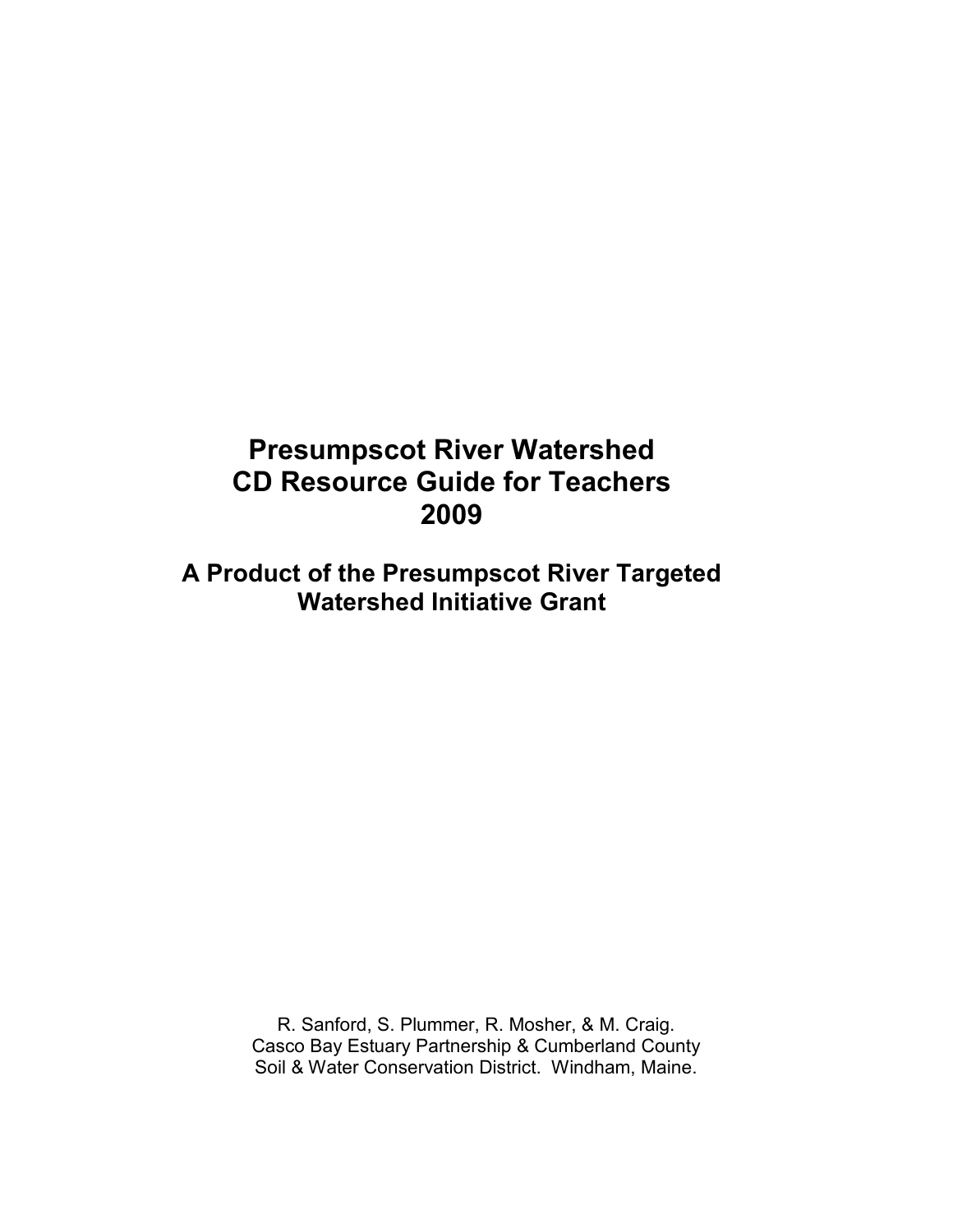# Table of Contents

| Acknowledgements, Contact Information, Copyright & Permissions  25 |  |
|--------------------------------------------------------------------|--|
|                                                                    |  |
|                                                                    |  |
|                                                                    |  |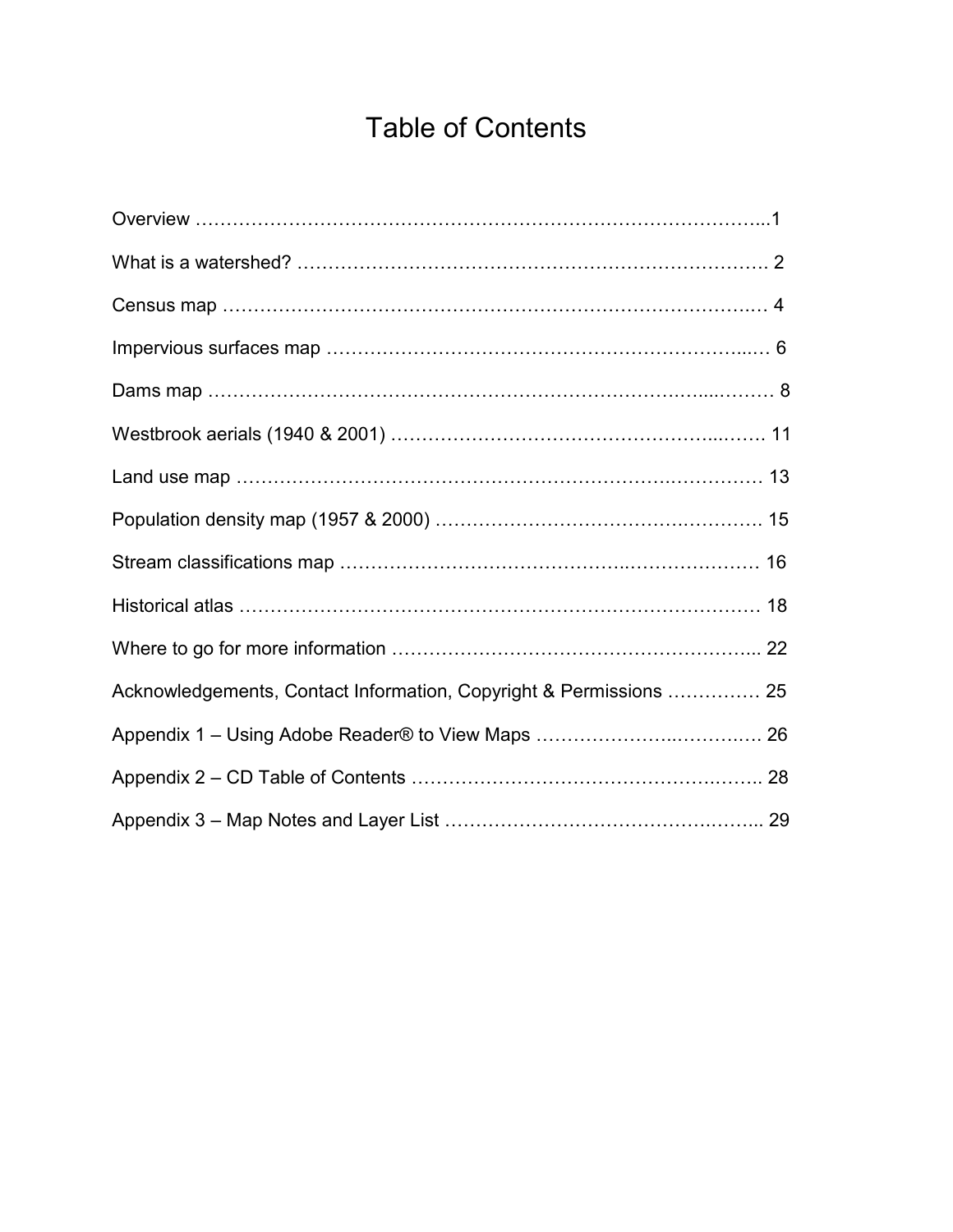# **Overview**

This CD resource guide accompanies a series of maps made available to teachers<sup>1</sup> for educational use. The maps cover basic geographical data within the Presumpscot watershed in southern Maine, including past and present settlement patterns, dam location, population density, surface water quality classifications, and amount of land that has been paved over or built upon (impervious surfaces). Scientists, scholars, conservation experts, land use managers, and the public use such maps to understand resource issues and help make better decisions about them. This CD provides opportunities for students to explore environmental issues in their own watershed using a Geographic Information System (GIS).

Some maps cover the entire watershed, some are focused on specific areas or municipalities, and one covers parts of the larger Gulf of Maine watershed. The objective is to provide a series of resources for students to explore in place-based education. We recommend allowing students time to click around and explore what happens. The Adobe PDF format is very stable and protects the files and the maps from being deleted or edited by the users (see Appendix for information on using the PDFs).

Each set of maps can be used for a series of lessons. Each category is introduced along with key concepts. Next, we provide sample lessons for that category. The first lesson calls for basic skills in locating information and for some critical thinking. Subsequent lessons engage the student in more advanced research and critical thinking exercises. Some lessons can be done in an hour. Some may require more time to collect and apply auxiliary information, but could still be completed in an hour or two depending on the boundaries set for the collection of supporting information. Some of the research questions in the lessons can come from the students themselves. Some research questions can be rather open-ended, as is often the case with environmental research. In such cases, the teacher may choose to expand the lesson into the basis of a unit involving several weeks. Whether the goals are to give the student some initial meaningful contact with spatial data or to develop a long-term, place-based class research project, the maps support active inquiry that lets students explore data layers and look for patterns.

 $\overline{a}$  $1$  Many of the lessons are designed for middle school students. However, the lessons can be adjusted to serve a wide range of students from grades 3 to 12 and up to first year college.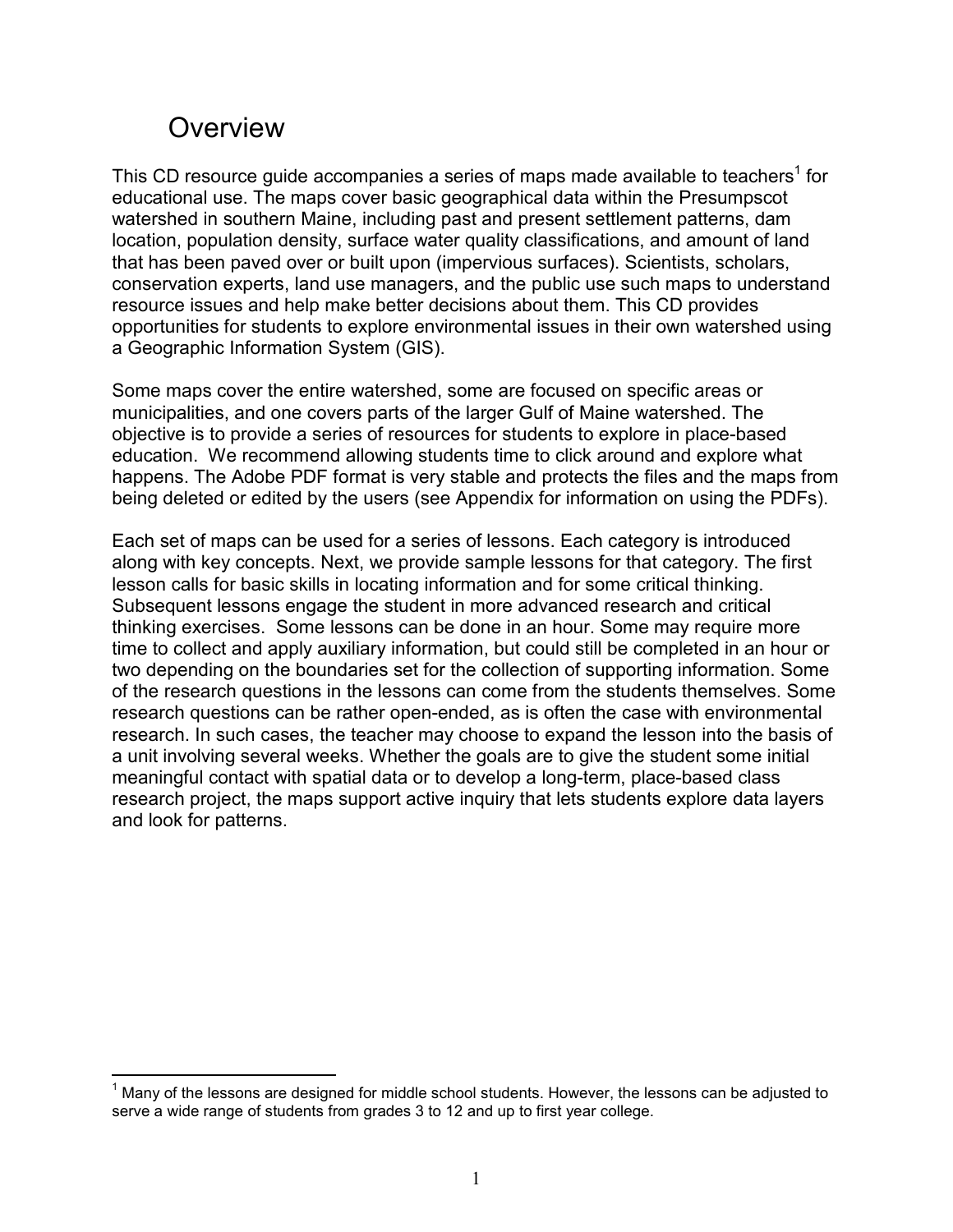## What is a watershed?

A watershed is a geographic area of land where water and its contents drain to a common place, such as a stream, river, lake, or bay. Watershed boundaries can be ambiguous and subject to interpretation, but are typically delineated using topographic lines to locate the divides where on either side of a high point such as a ridge or hill, water will drain to different water bodies. However, by altering the ways in which water flows through the landscape, human infrastructure such as canals, dams, and stormwater drainage systems can modify watershed boundaries.

John Wesley Powell described a watershed as "that area of land, a bounded hydrologic system, within which all living things are inextricably linked by their common water course and where, as humans settled, simple logic demanded that they become part of a community." Powell's description eloquently conveys the watershed concept while shedding light on the ways in which Maine's cities and towns emerged from early settlements built around our waterways.

The concept of a watershed is often used by environmental resource managers to convey how human activities on the land affect aquatic ecosystems. Although we often talk about individual watersheds when addressing a specific problem such as non-point source (stormwater) pollution, it is helpful to keep in mind that we all live in a watershed. Watersheds are nested ecological systems, and therefore can serve as useful geographic areas to teach Maine Learning Results Science and Technology standards for Unifying Themes and The Living Environment.

### The Lower Presumpscot River Watershed

The Presumpscot River begins at the outlet of the Sebago Lake Dam in Standish. The Sebago Lake Dam divides what was once a continuous system of rivers and lakes<sup>2</sup> into separate subwatersheds for Sebago Lake and the Presumpscot River. Consequently, the Sebago Lake watershed is usually distinguished from the Presumpscot River watershed, sometimes referred to as the "lower" Presumpscot River watershed. The lower end of Sebago Lake supplies drinking water to much of the greater Portland area. The water flowing out of Sebago Lake and into the Presumpscot River is subject to management of Sebago Lake water levels.

The Presumpscot River is the largest freshwater source to Casco Bay and the two bodies meet at the Presumpscot Estuary. Casco Bay itself is a geographic region within the western Gulf of Maine. Most of Maine drains into the Gulf of Maine. Most of Cumberland County and the Greater Portland Area drain into Casco Bay.

Resource managers use a code system to keep track of watershed and subwatersheds. The hydrologic unit code  $(HUC)^3$  for the Presumpscot River watershed is 0106000103.

<sup>&</sup>lt;sup>2</sup> Historical topographic maps of the region can be found online at http://docs.unh.edu/nhtopos/Gray.htm

<sup>&</sup>lt;sup>3</sup> Information on the HUC system is available online at: http://water.usgs.gov/GIS/huc.html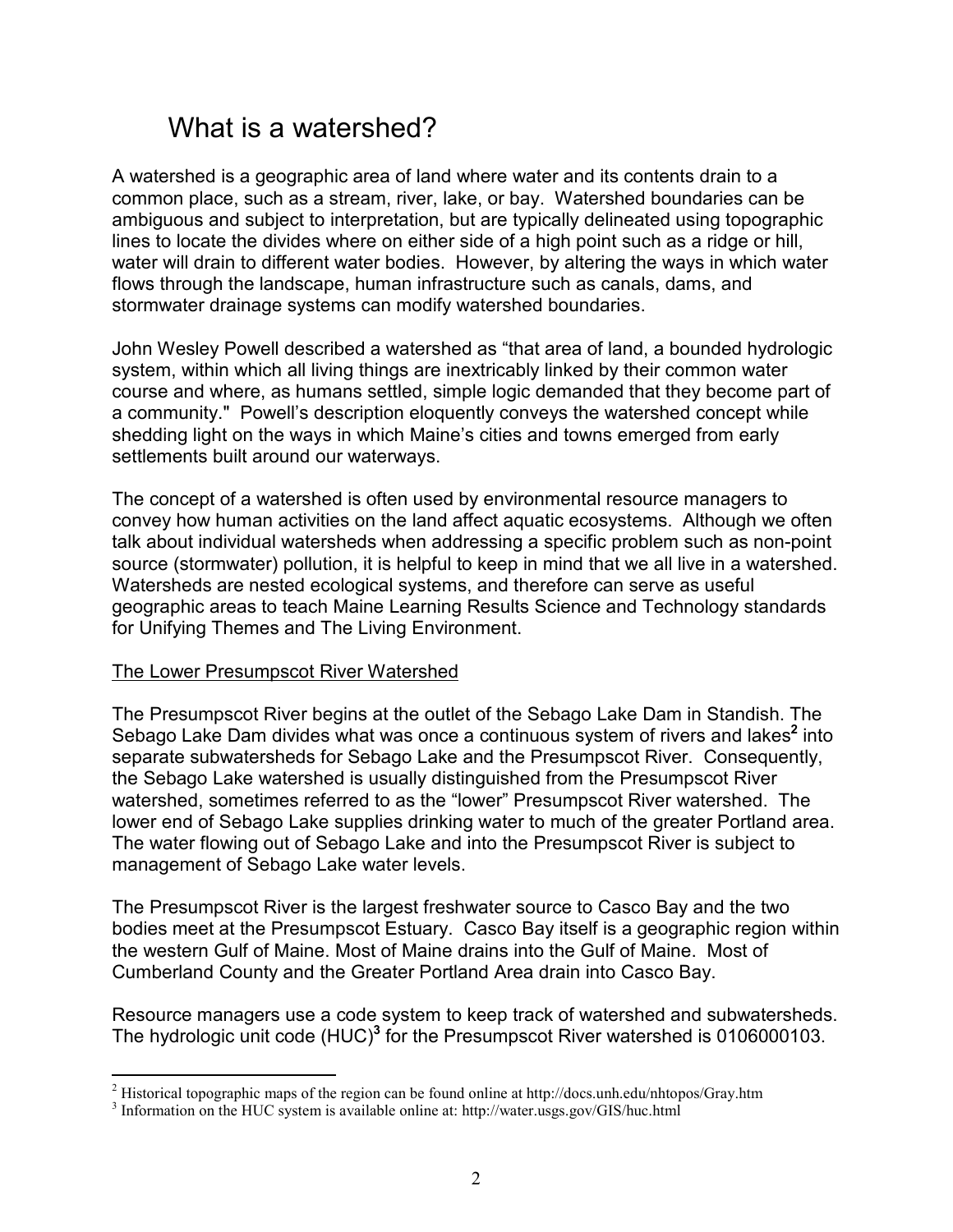Broken down, the first six numbers (010600) are the basin code (Western Coastal Maine basin), the next two (01) are the sub-basin code (Presumpscot River Casco Bay sub-basin), and the final two (03) are the watershed code (Presumpscot River watershed). A 2-digit code for each sub-watershed within the watershed is appended onto the end of the code.

The Presumpscot River watershed is a complex and interesting system to study in part because its hydrology has been significantly altered by historical and current human infrastructure and uses. The Presumpscot is a good setting to study watersheds as nested systems, as well as to discover the ways in which humans have modified natural hydrology, and the watershed's landscape, over time.

### Lesson 1: Subwatersheds

The entire portion of the United States east of the Continental Divide can be considered a giant watershed. The entire area west of the Continental Divide is another watershed. The area that drains into the Gulf of Maine is larger than the State of Maine, and is a watershed. Each watershed can contain smaller watersheds which, depending on the area of focus, may be called subwatersheds. You can think of it as a series of bowls in decreasing size nested in each other, where the high points of the bowls are the divides, or high points, of the watershed and the bottom of the smaller bowl drains into the next sized smaller bowl.

The Watersheds HUC map shows Maine's largest subwatersheds within the Gulf of Maine watershed. The nested watershed concept can be explored as you look at the watersheds in Maine and the Casco Bay and Presumpscot River watershed areas. Explore this map to see how watershed areas are divided and decrease in size.

The Presumpscot Watersheds map shows, in more detail, the Presumpscot River watershed and its subwatersheds. In this lesson, using geographical information, explore this map. Some questions to consider:

- What streams and rivers are in each subwatershed?
- How are subwatersheds named?
- How do you determine the boundaries of the subwatersheds?
- How many subwatersheds can you identify?
- Why are subwatershed areas used as management tools?

### Lesson 2: The Hydrologic Unit Code

- Research the HUC
- Who uses it?
- What part of the country uses it?
- Explain how the code is used.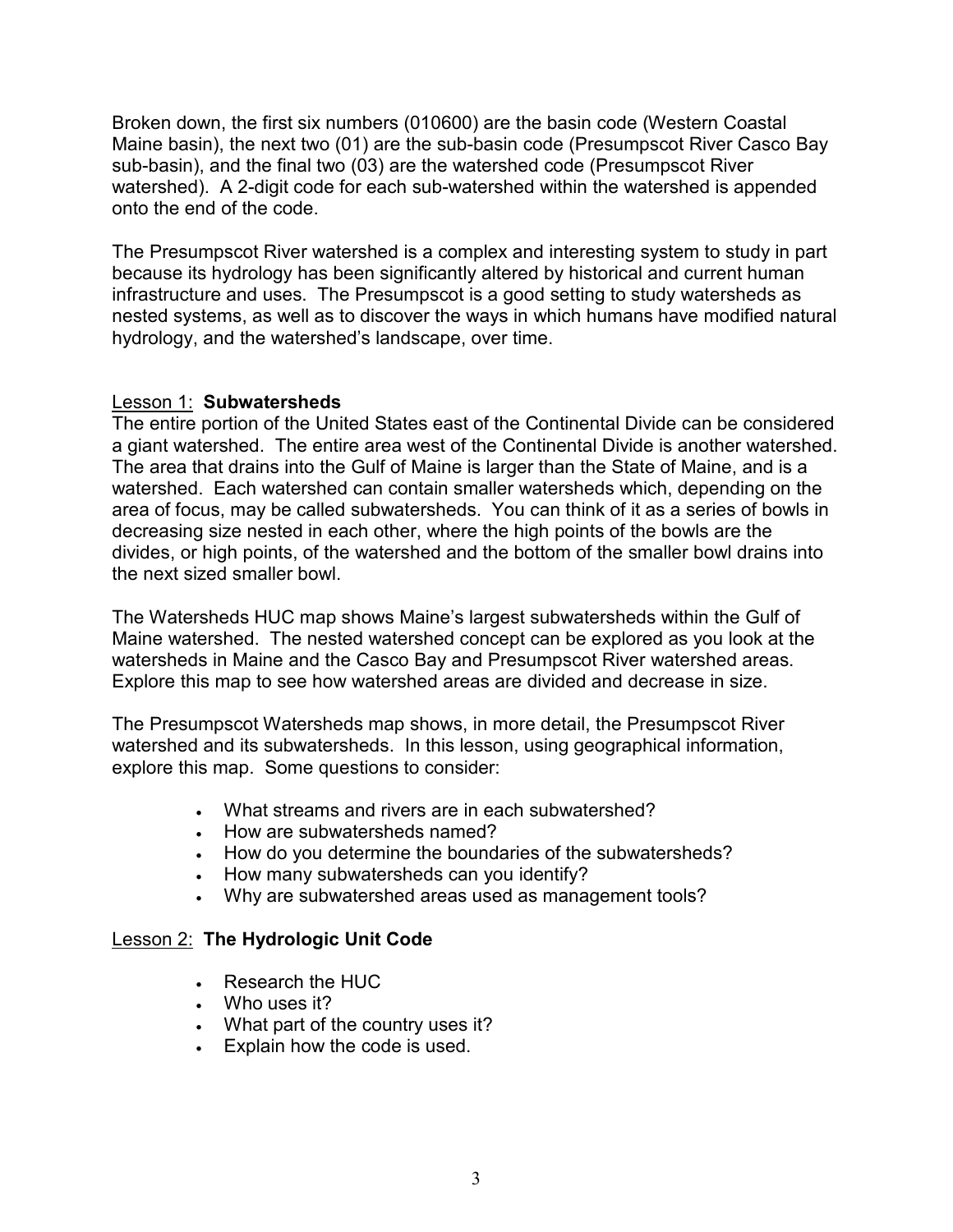## Census map

The 2000 US Census data used to create this map was adjusted based upon the assumption the most people live within 300 feet of a road, a reasonable assumption for southern Maine. The resultant map probably more accurately reflects the population density than do traditional census maps. The census map shows where people live in the watershed. The map allows students to look at the relation between surface waters and population. Now we do not depend on the rivers for transportation, but many of our communities were built back when rivers were important for transportation as well as sources of power for local manufacturing (saw mills, grist mills). Rivers and watersheds shaped the pattern of landscape development in Maine—a state rich in surface water resources. We continue to use rivers to generate hydropower, to recreate, and to enjoy the outdoors. In addition, rivers provide key ecological functions for numerous plant and animal species, as well as for humans.

This map sorts out urban population density into high, medium, and low (a standard approach, as in Mennis, 2003). But these categories are subjective. How do we decide what is "high"? For this map, the sorting is based in part on what provides meaningful contrast in geographical display of the data. In this case we use high as more than 1 person per acre, medium as 0.5 to 1 person per acre, and low as anything below 0.5 people per acre. This lets students use the map to make comparisons among the population distribution in the watershed.

Students may need to be told that urban areas have populations of 2,500 or more and therefore much of southern and coastal Maine is defined as urban areas. It may be interesting for the students to compare the population density of the United States with that of India (India is about 100 times more densely settled than the U.S.) Having high density is not a "bad" or "good" thing; it is merely a descriptor. For example, urban areas of high density has often been defined as anything over 300 households per acre (definitions of high, medium, and low urban density differ wildly), and low density might be 5 households per acre. Low density could also mean houses are sprawled out inefficiently across the landscape. Yet very high density could mean crowding and pollution. Determining the right density is a function of economic and natural resources as well as the geography of an area.

A good topic for research is the nature of Maine as a rural state with urban areas. What are the benefits and drawbacks about urban areas? For example, cities are better for distribution of resources, but we need the countryside to grow food and to provide habitat. What happens when the urban areas are scattered across the landscape?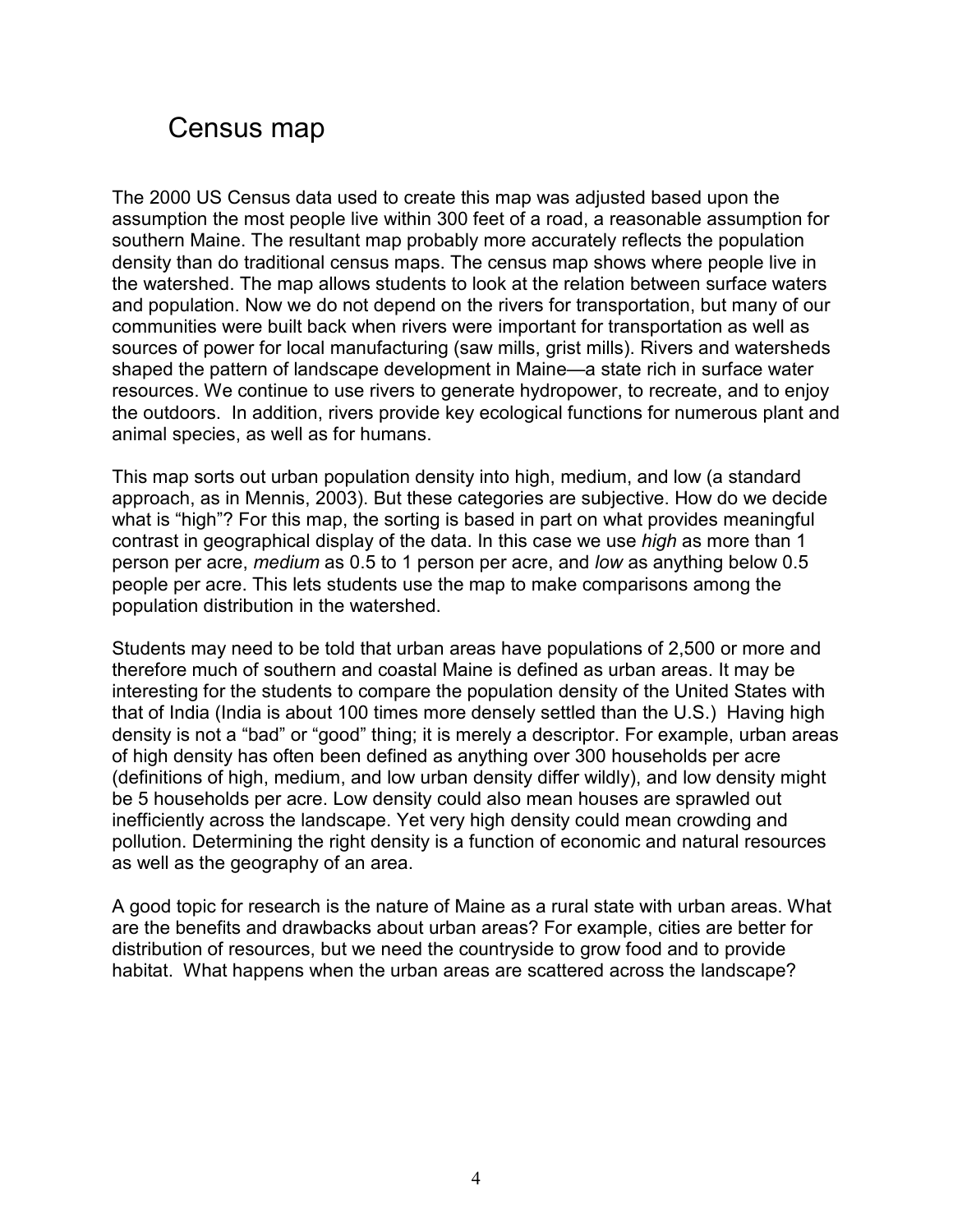After a general discussion about population density, students can explore questions such as:

- Are there more people in a town that has greater amounts of surface water?
- Does population density increase as we get closer to a body of water?
- Are there more people near the big rivers, lakes?
- Why is Portland the most densely settled area?

Students can then move to critical thinking questions such as:

- How can we use our knowledge about urban areas to understand impacts to natural resources and to manage these natural resources?
- What densities are desirable for southern Maine?

### Lesson 1: Location, location, location

This lesson allows students to explore population density in relation to surface waters. We start by asking: Where do people live? Do people like to live near water? The class (or small groups) can then work to refine questions such as "Does population increase in proximity to surface waters?" Such questions are open-ended, and call upon the student to form hypotheses about population and water bodies. Then the students use the map to see if the information supports their hypothesis. The results might not be completely clear, but this is often the nature of environmental information. Students can explore what they might need to find a more definite answer. What more information is needed?

A number of issues may suggest themselves as a result of working with the maps. One issue to explore has to do with management: why we'd want to know about the relationship between population and surface water, and what we can do with this information. This is a good opportunity to discuss economic development, community planning goals, resource protection, and roles in managing our surface water resources. For example, water in high density areas may need greater protection in higher density than in more remote areas.

Lesson 2: Planning for growth: population density and geographical information

In this lesson students use the census map to explore relationships between population density and other features of map – such as proximity to streets, dams, land use types. Students can pose questions about relationships between population and environmental conditions. A practical aspect of this lesson is for students to act as community planners. After using the census map, they can make a recommendation about where to put areas for future growth. For further research, students can use other maps to determine what resources are in high density areas. They can formulate ideas about the relationships between population and resources. Students can prepare a report in the form of a recommendation to the town selectboard or planning commission.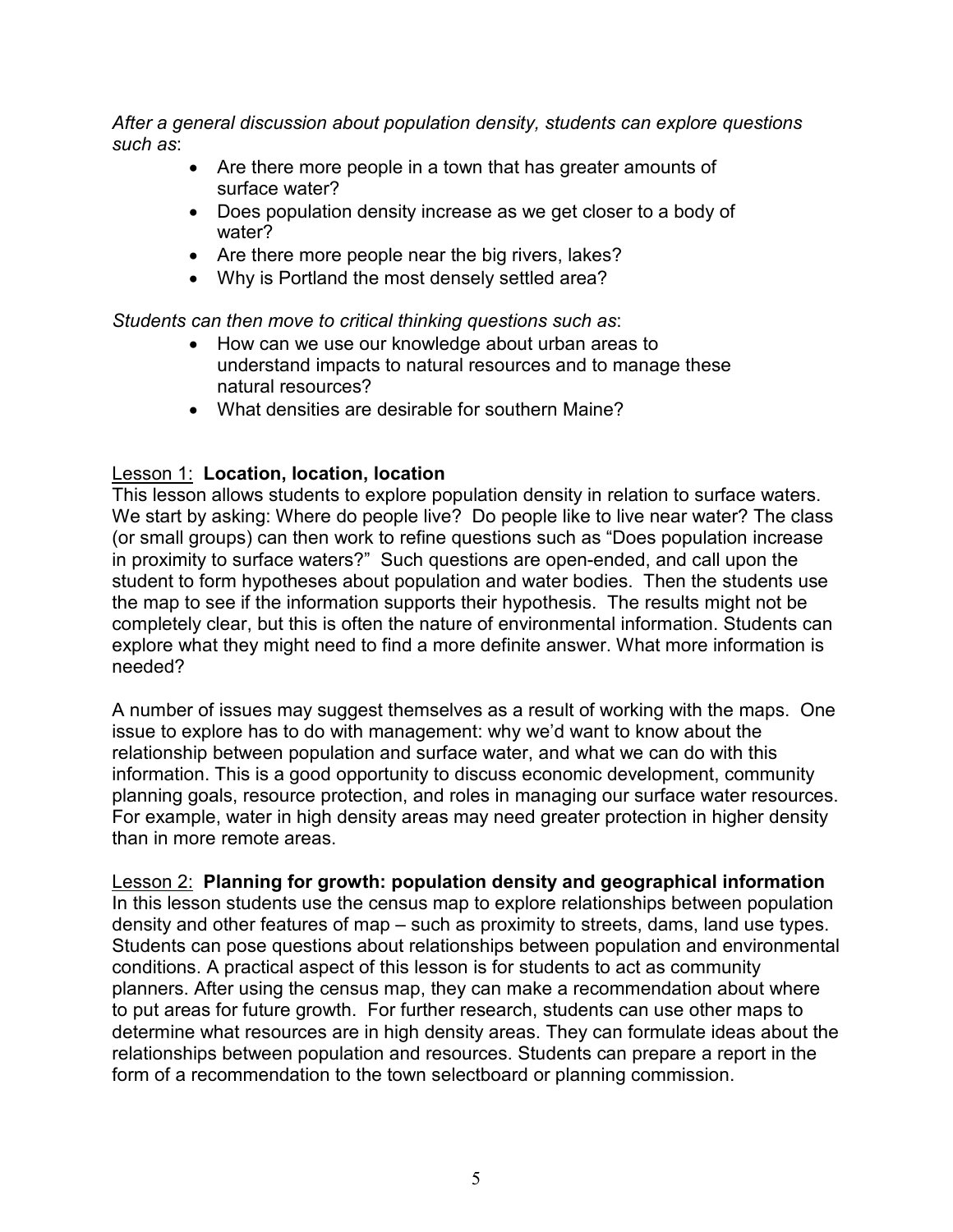## Impervious surfaces map

Impervious surfaces include areas that are not grass, forest, or bare ground. Impervious surfaces are concrete or paved areas and the tops of buildings—any surface where water and other surface liquids are prevented from being absorbed into the ground. Sometimes this is desirable, as in the case of gas stations—the area around the pumps must be paved to protect from spills. However, too much impervious surface means that rainwater and snowmelt have no place to go other than downhill. Erosion can be greatly increased from too much impervious surface. Further, the water flowing over the ground can pick up impurities and transport them. Ultimately, following the law of gravity, surface runoff is going to enter our streams and rivers directly by flowing into them or indirectly, by entering groundwater or storm drains. Having pollution enter groundwater can be a real problem if the contaminated groundwater gets into someone's well. Maintaining good drinking water is an important goal.

Ground water aquifers supply over half the population of northern New England with drinking water. Most of these aquifers are extremely susceptible to contamination and they all have groundwater legislation to protect them. State legislation includes groundwater classification systems, ambient groundwater standards, Best Management Practices for potential contamination sources, groundwater discharge permitting, withdrawal permitting, public education, and enabling language for municipalities to manage potential groundwater contamination threats. Title 38, Chapter 3 of the Maine Revised Statutes contains a section addressing groundwater: §465-C. Standards of classification of ground water, which designates two standards, GW-A and GW-B. "Class GW-A shall be the highest classification and shall be of such quality that it can be used for public water supplies. These waters shall be free of radioactive matter or any matter that imparts color, turbidity, taste or odor which would impair usage of these waters, other than that occurring from natural phenomena." Class GW-B, is "suitable for all usages other than public water supplies."

Our aquifers occur in two main types: bedrock, and "unconsolidated deposits" of stratified drift or glacial till. Aquifers are recharged by precipitation that percolates through upper layers of the soil profile until it reaches saturated soils. The area that provides the recharge can be determined and mapped. Some communities manage the amounts of impervious surface in these recharge areas. The groundwater also has discharge areas where it surfaces in wetlands, streams, rivers, ponds, and lakes.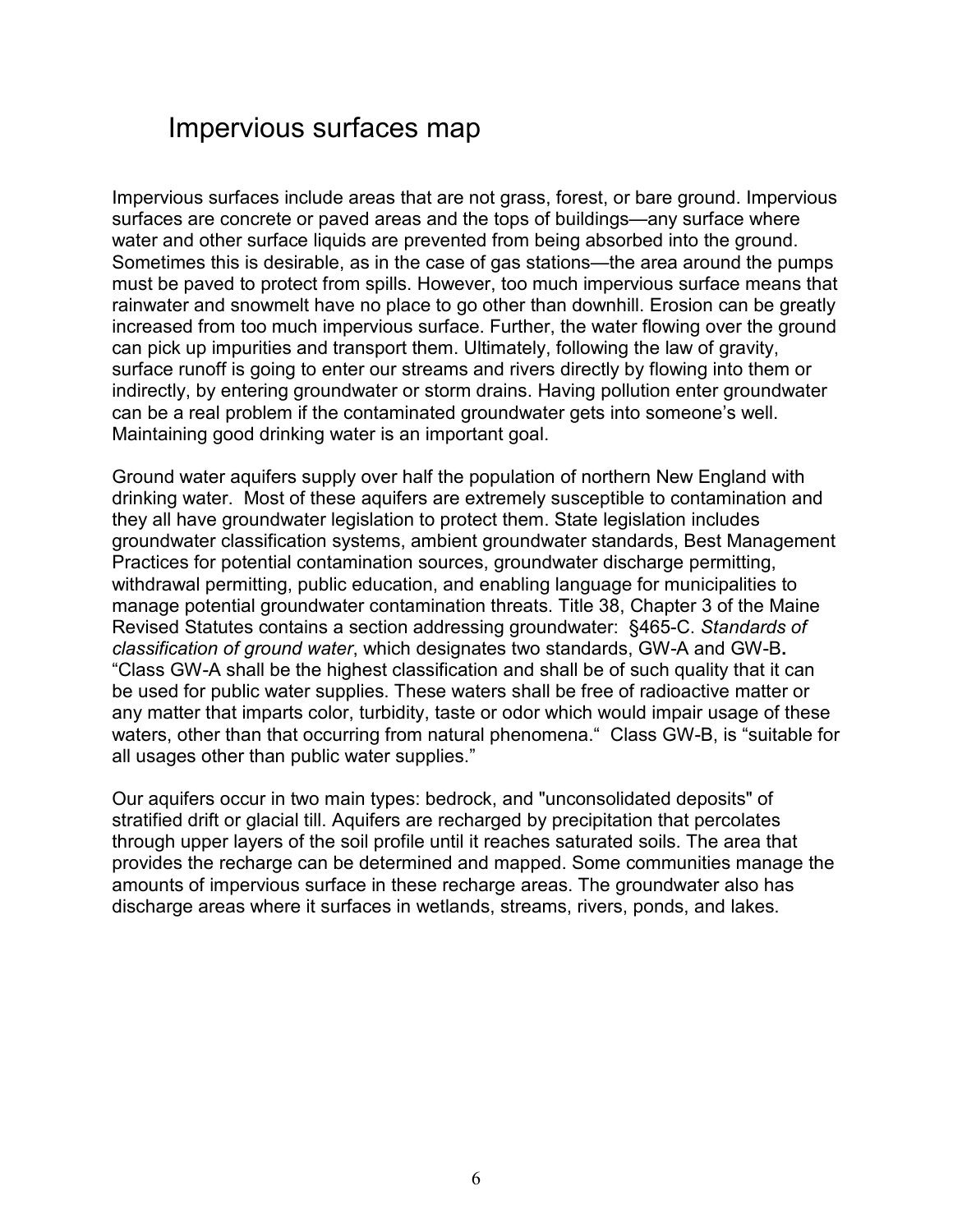### Lesson 1: Location of impervious surfaces

- Where are impervious surfaces?
- Do they seem greater near surface waters?
- Is there any pattern in their location?
- Are there more impervious surfaces in urban areas?

This map can be linked to the census map, allowing students to see that wherever people live there must be paved areas and as our urban and suburban areas increase, so does storm water runoff and its associated pollution. Students can also compare the impervious surfaces map with the Westbrook aerials.

#### Lesson 2: Pavement and water quality

Relate impervious surface to stream classifications. Impervious surfaces increase runoff, which can enter streams. Students can look at a topographical map to help determine where runoff goes. Does the impervious surfaces map suggest anything about water quality when compare with the stream classifications map?

This map can be a starting point for exploration of how to manage natural resources, subject to population pressures and increased land development. If water quality, for example, is fine in certain areas with a lot of impervious surfaces, then what should be done to ensure the water quality remains high? If there's a decline in water quality, what do students suggest that might change that trend?

As part of this lesson, students can explore these additional questions:

- Is there more runoff in areas that have more people?
- Is there more impervious surface near water bodies? What does that mean for water quality?
- Is there a relationship between hilly areas and pavement?
- Can you tell which areas have steep slopes?
- Are there steep slopes with impervious surfaces?

This lesson can be expanded to include writing reports, conducting community green-up projects, monitoring water quality, and other forms of civic engagement.

### **Lesson 3: Impervious surfaces and groundwater**

Some groundwater aquifers are mapped water supplies. Others are potential water supplies that need to be mapped. Some groundwater does not flow into an aquifer but does feed into streams and ponds, and eventually Casco Bay. Relate impervious surface locations to areas where we might want to protect groundwater. Using the internet, can students find the locations of mapped aquifers?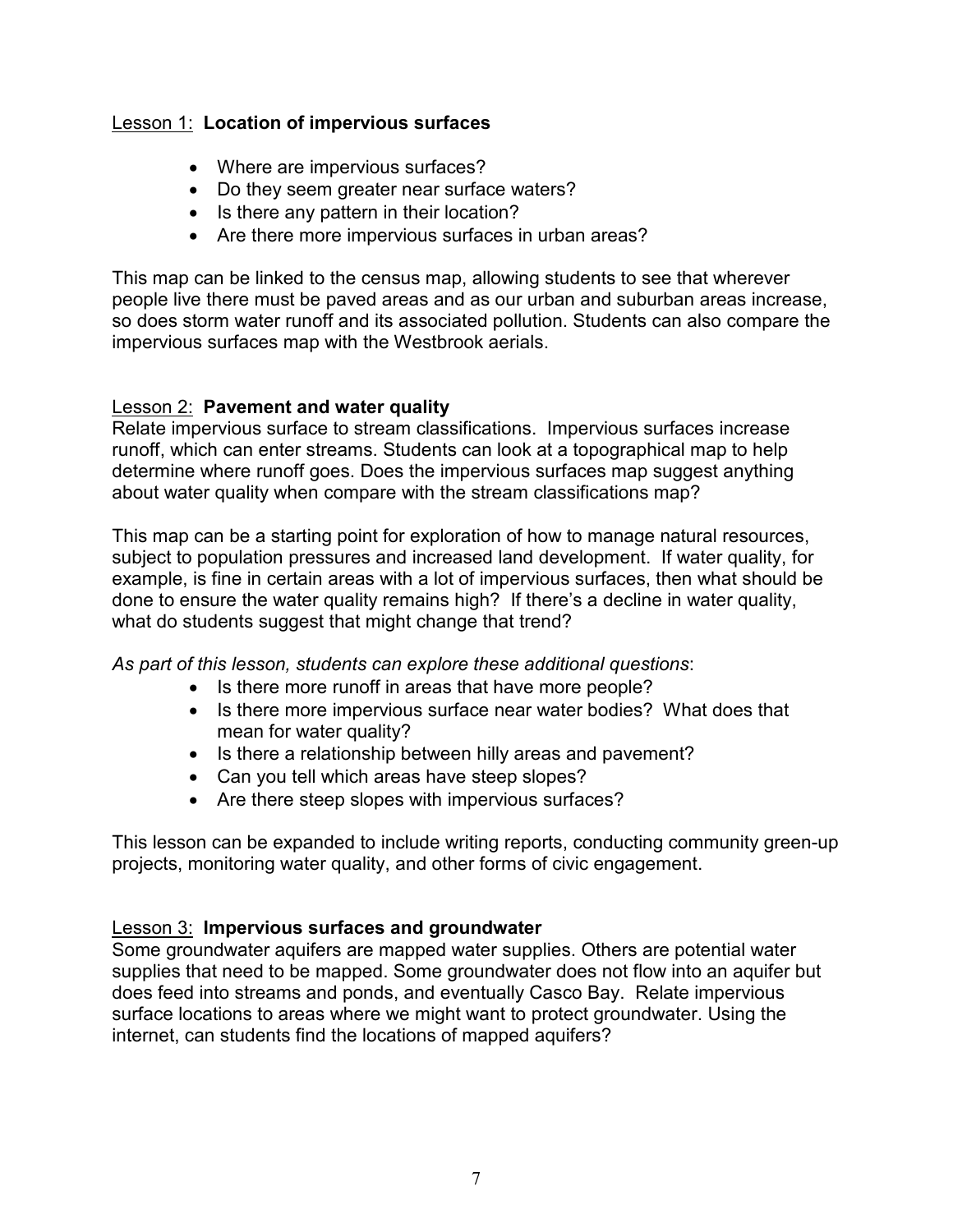# Dams map

This map has the locations of dams on the Presumpscot River and on other bodies of water in the Presumpscot watershed. The Presumpscot has a long of history of dams and a fair number of dams for its length. Colonel Westbrook began buying land in the Portland area in 1719. As the King's Agent, he was also responsible for obtaining masts for the British fleet. He built a dam across Presumpscot Falls (in Falmouth) around or shortly before 1734. This blocked the passage of salmon and other fish. Parson Smith noted on July 31, 1734, "an acre of fish, mostly salmon" congregating below this dam (McLellan, 1903: 248). It washed out in 1751 but was rebuilt.

Some information appears with each map as labels for the dams. Many of the dams are owned by a paper company, SAPPI Fine Paper North America (SAPPI), and used to generate power. These are the large dams. SAPPI used to be the S. D. Warren Company, which used the river to float logs to its mills. The dams controlled the water for the log drives. By the 1970s, the log drives in Maine stopped. It was cheaper and faster to ship logs by truck. The rivers benefited from the cessation of the log drives and recovered from the scouring of their banks by the logs, and from the annual depositions of tons of bark. But the dams still remained as sources of hydropower and flood control.

Maine has hundreds of small dams on little streams and ponds, some of them not even inventoried. Hundreds of years ago, people were quite active in making dams to supply water for grist mills, saw mills, and other direct water-to-mechanical-energy systems. In the early  $20<sup>th</sup>$  century, the larger rivers had dams added to generate electrical power. Many of these newer dams were built at the sites of older dams used for flood control and to power saw, grist, and manufacturing mills.

### Lesson 1: Where are the dams?

In this lesson, we use the map to determine the location of dams on the river. Students make a line that represents the length of the Presumpscot to scale, and mark the location of the dams on the line. As part of this task, they can determine how many dams there are per mile. They can also list the other bodies of water on the map that have dams.

#### Some guiding questions:

- Are dams on lakes or ponds upstream or downstream?
- What does this mean in terms of where fish can go?
- How many dams are in Standish, Windham, Gorham, and Westbrook?
- How many dams do similar rivers in the US and Canada have?
- Is this a highly dammed river in comparison?

Using other maps, students can compare the location of dams with impervious surfaces, population density, and stream classification.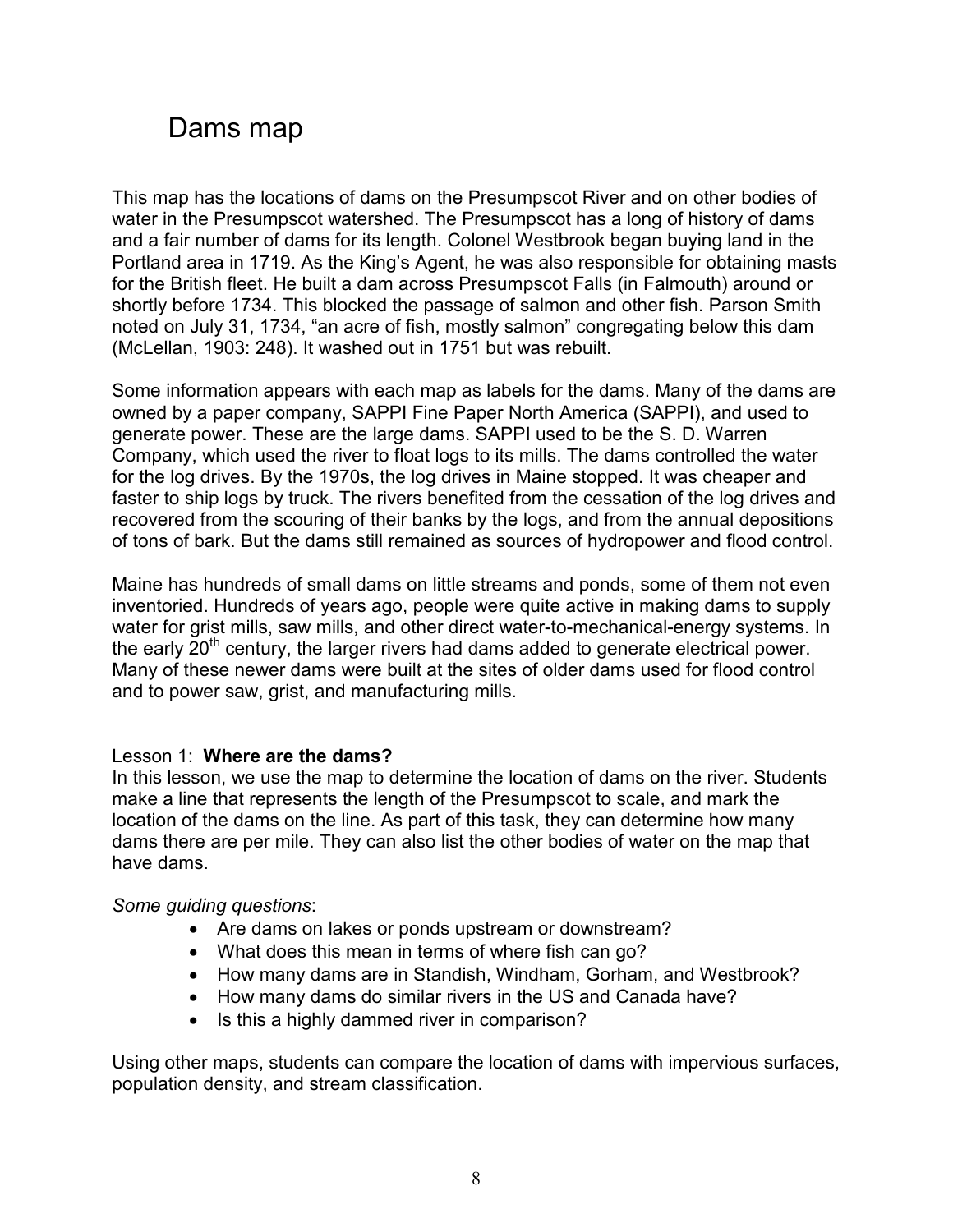### Lesson 2: What are the dams for?

In this lesson, having located the dams, the students determine more about the dams and their meaning. As an open-ended lesson, there is a range of exploration available, depending on the class. For example, in the early grades, students can extract information using the descriptors of each dam, and make tables based on that information. More advanced classes can explore more sophisticated questions or use other maps to provide more detailed answers to the questions.

#### Sample questions:

- Who owns the dams?
- Who uses the dams?
- Why are the dams located where they are?
- What were they built to do—flood control, power, recreation, fisheries management, shoreline creation?
- Do they still do what they were originally intended to do?
- What are the private benefits?
- What are the public benefits?
- What are the environmental impacts to the watershed from having the dams?

#### Lesson 3: What about the fish?

This lesson explores the issue of fish passage. First, begin with an explanation of fish and how they use their habitat. Using other sources, students learn what kinds of fish lived in the river hundreds of years ago and then compare them with the fish that live in the water now. They will see that cold water fish such as trout and salmon were there. They will see that salmon are one of the anadromous species that once flourished. Shad were there too, and sturgeon. Now the dams block these fish and make the water suitable primarily for warm water fish such as smallmouth bass. But cold-water fish can still go into warm waters to spawn. Why is the main stem of the Presumpscot now better suited to warm-water fish (why is the water warmer?)? What would it take to restore the fisheries to historic species and levels? In addition to whether or not it can be done, we ask, "Should the fisheries be restored?" Students can take different sides and set up a panel to hear the opposing views. If it is determined that native fisheries should be restored, can this be done through fish passages such as fish ladders, through trucking the fish upstream, or through dam removal? This helps students to see that these are public policy questions concerning public resources and that they can have a say in the answers. Students can also explore fish ecology, to help understand the effects of dams and other river uses on fisheries management.

Some questions related to fish passage:

- Which dam would need to be removed or have fish passage added to allow fish to come from Sebago Lake into the Presumpscot and from Casco Bay into the Presumpscot?
- What routes could provide the most access?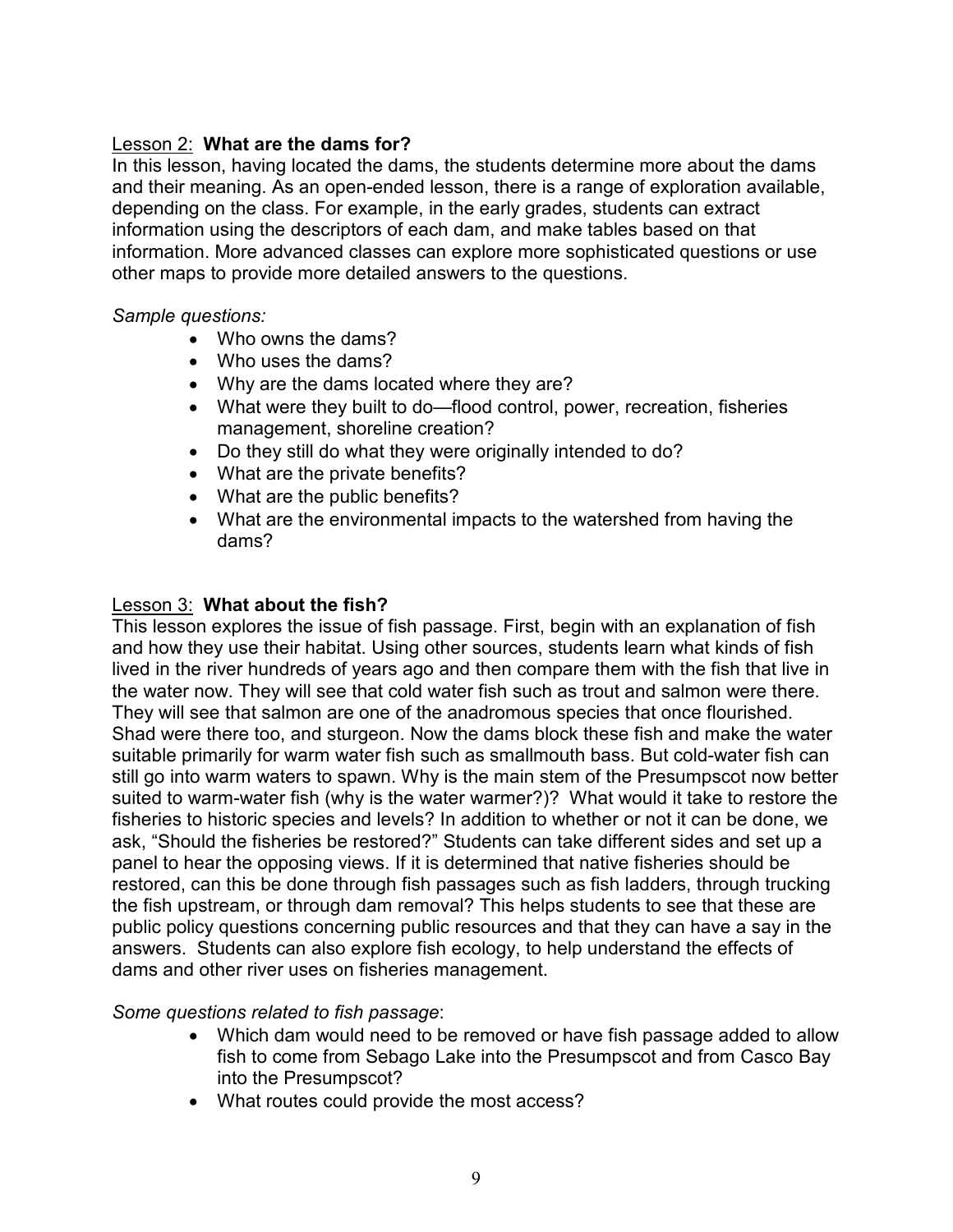- Which dams have federal licenses?
- Should new canals or accesses be built?
- What information can be gleaned from use of other maps and other resources?
- If some dams are low functioning, should they simply be removed rather than have fish passage added? If so, which ones?
- What dams would have the greatest effects if they broke or were removed – which ones would cause the most flooding and land alteration?

#### Lesson 4: What about recreation?

Students in this lesson explore how the dams have affected recreation. They can identify the dams that seem to have provided the greatest amount of shoreline for recreation. As part of this activity, they may want to look at topography and natural resources. This will help them to determine the type of recreation that could occur. For example, steep, forested slopes would not be as suitable for beach as would wide, flat areas. Similarly, wide areas of the river corridor are better for some water sports than for others. Students can evaluate and make recommendations on the recreation enhancement roles that various dams in the watershed play.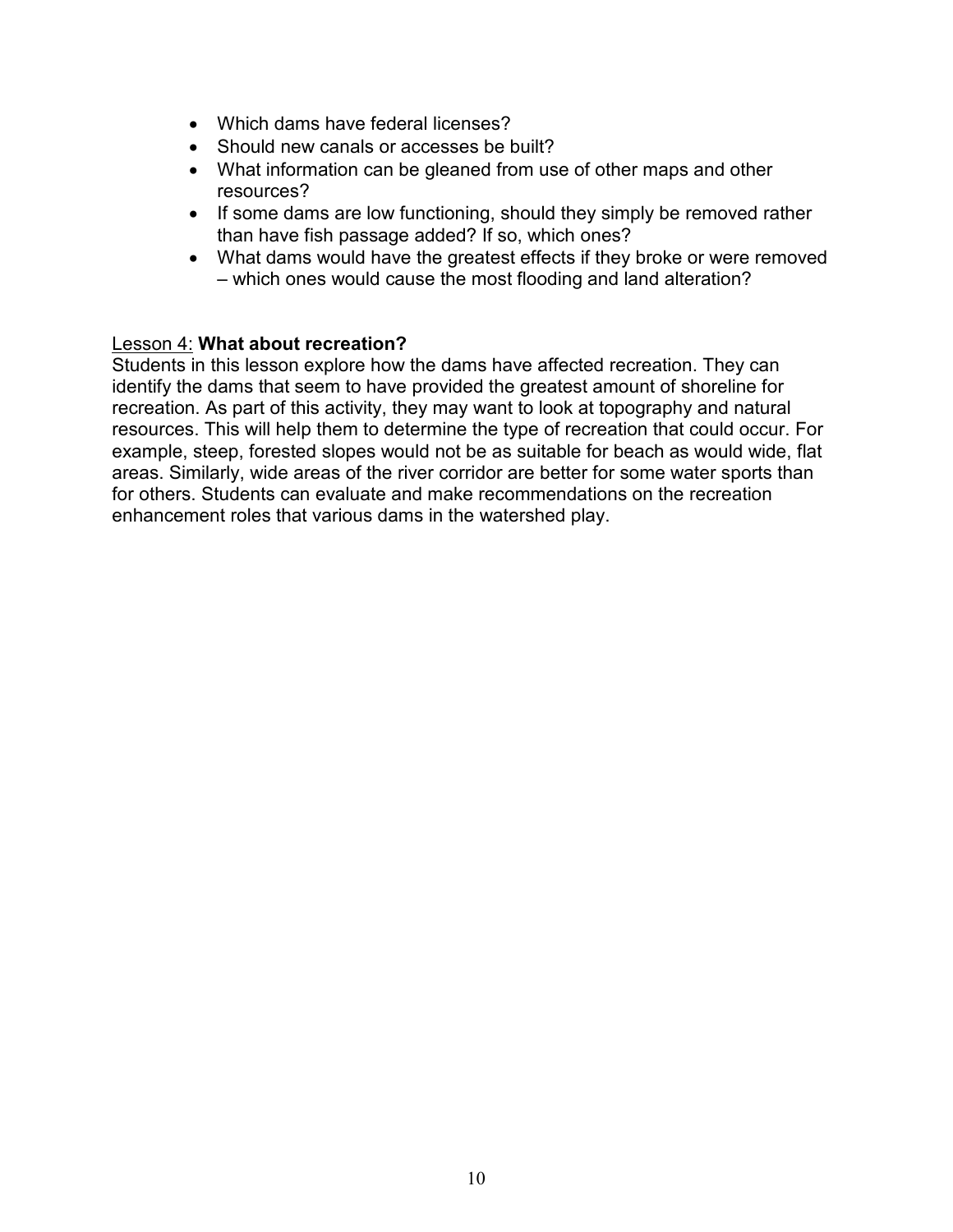## Westbrook aerials (1940 & 2001)

During World War II, much of the country was flown over and mapped for aerial defense. These photographs were also used to evaluate environmental resources and characteristics such as forest health. Now we have satellite data in addition to aerial photographs. We can use GoogleEarth to locate pretty much anything and anywhere using fairly current aerial photography (http://earth.google.com/).

This map set has a scanned copy of a 1940 flyover photograph of Westbrook, and a scanned copy of an aerial photograph from 2001. This is a good opportunity for students to practice making comparisons. The Presumpscot River flows right through the downtown, making it an easy point of reference in using the two aerials. It may take a while to identify the smaller features, but simply comparing the two will give the students interpretive skills. They can explore what buildings existed in 1940 that were still present in 2001. They can look at the street network and the patterns of housing developments.

The canal era occurred from the late  $18<sup>th</sup>$  century to the middle-to-late  $19<sup>th</sup>$  century and played a vital role in the growth of the United States. The Cumberland and Oxford Canal and the use of water power shaped the early growth of Westbrook. By 1940, Westbrook was in the era of the train and the automobile, having left the canal era behind. Trains gradually faded from use as a main form of transportation as cars and trucks gained prominence. The aerial photographs help in identifying overall patterns of growth. Geographers and planners recognize three general patterns of commercial development in urban areas: central places, ribbons, and specialized areas. Central places generally consist of central business districts. Ribbons are strips of development formed along well-traveled routes. Specialized areas are perhaps best represented by shopping malls, but also include medical districts, automobile dealer and service areas, and other specialized markets and services. If we know these patterns and how they occur, we have a context in which to understand and predict urban development and change. The environmental and economic successes or failures of all projects in urban areas are influenced by these basic patterns. Roads and other infrastructure services link the patterns; any change to the nature of a pattern will have a potentially greater affect on these services.

#### Lesson 1: The river corridor

River beds are not static, nor are the corridors that contain the beds. This lesson helps students to think about rivers as dynamic systems. Lots of factors influenced these systems throughout history, and some continue to do so. The Native Americans built wood and stone fishing weirs that affected flow. Logging drives increased channelization, scouring the banks. Dams and canals can change river courses, as can major storm events, earthquakes and other natural events. Bonny Eagle Island was formed in the Saco River after a big storm. An 1865 landslide made a new bed for part of the Presumpscot downstream from Saccarappa. For over 200 years, people have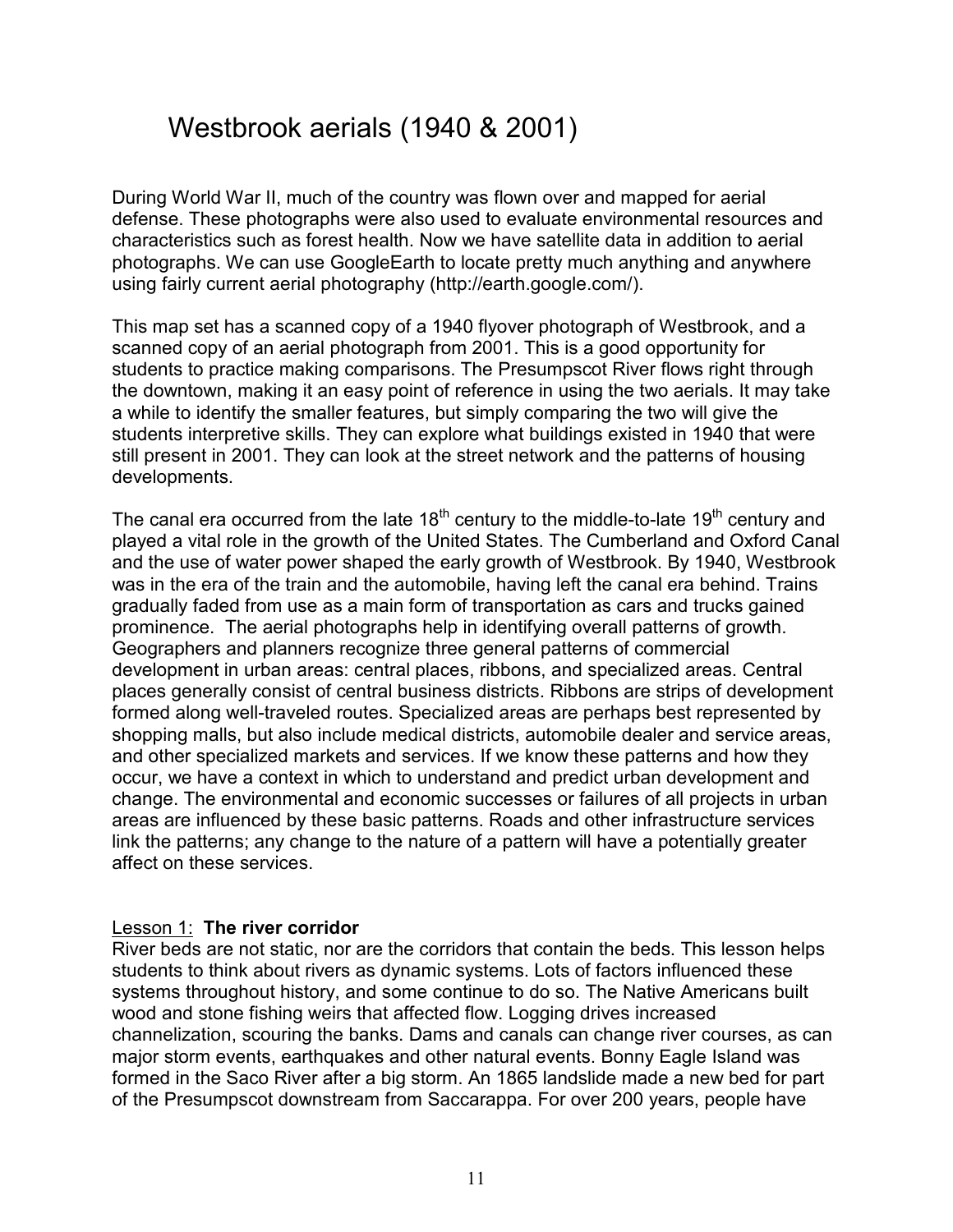harnessed the river for power. SAPPI controls the level of Sebago Lake and the Presumpscot River's depth and flow in accordance with a stakeholder plan.

Some questions to investigate:

- Did the Presumpscot change its course?
- If it did, was might have been the cause?
- Did any tributaries of the Presumpscot have their corridors changed?
- Who are the stakeholders that have determined appropriate water levels for Sebago Lake? Use the internet to research your answer.
- What do the dam owners do to control water levels, and how might this affect the river corridor?

## Lesson 2: Streets and development

Students can examine and describe patterns of urban development in Westbrook.

Some guiding questions:

- Are there more streets in 2001 than in 1940?
- Is there more development in 2001 than in 1940?
- How does development relate to street patterns?
- Can you tell where commercial and residential areas are?
- How have Westbrook streets changed since 2001? (Use GoogleEarth)

## Lesson 3: Urban change and natural resources

In this lesson, students use aerial photographs and resource maps to determine the location of natural resources (including surface waters, parks, mineral & earth deposits).

Some guiding questions:

- Did development change by moving toward or away from water?
- What other natural resources seemed to have changed between the two maps? For example, is there more green space in 2001 than in 1940?
- What kind of green spaces are there—parks, for example, or just undeveloped land? Students can look at ratios of green space to developed space and see if it has changed.

This lesson could be extended into a research project in which students look at the Westbrook town history and documents (including town plans) to see if growth was planned or just the result of market forces. How might the town grow in the future? Or students might find online aerial photographs that allow them to examine change in other towns in the watershed.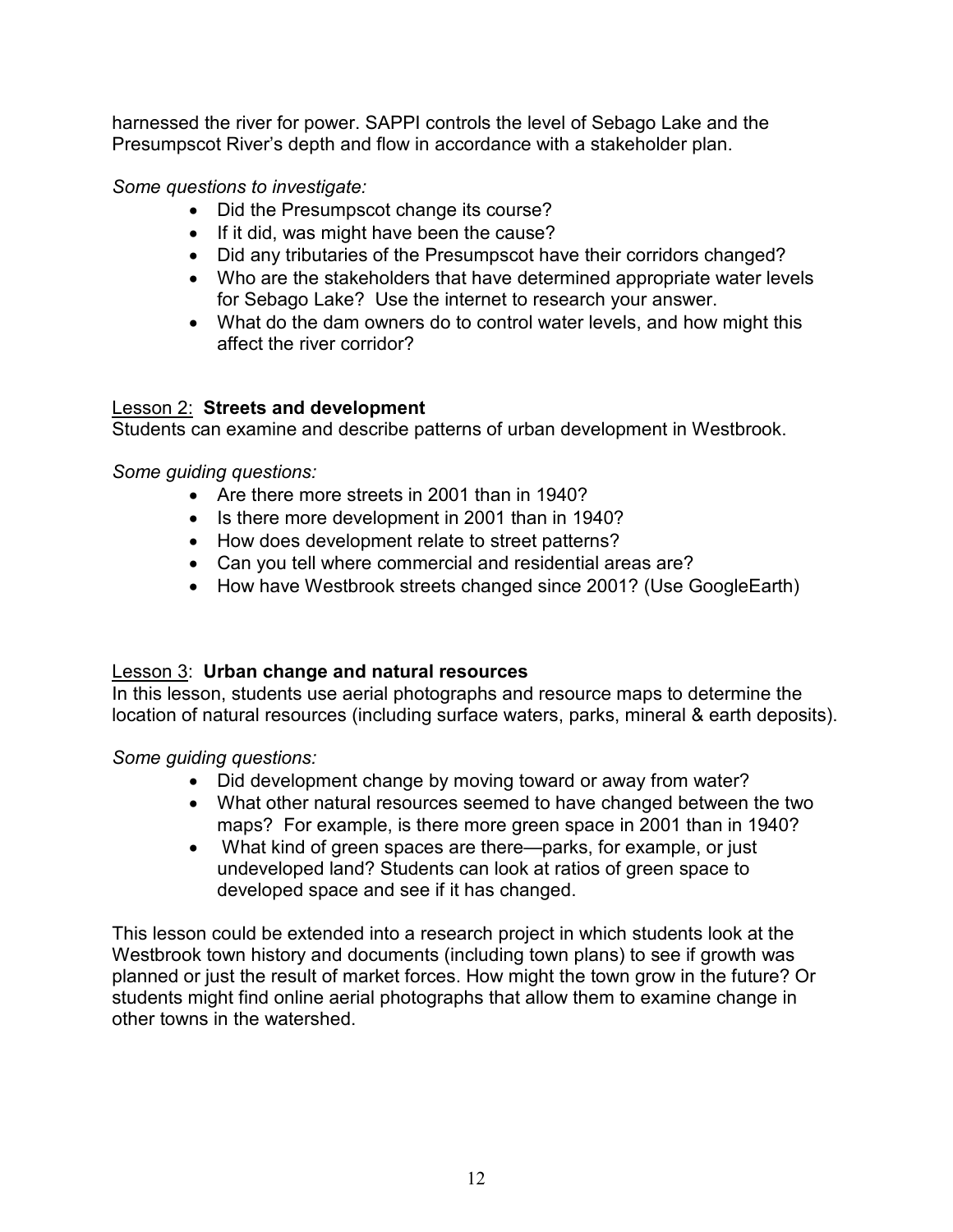## Land use map

This map shows the land divided up into general types, based on vegetation and use. Students can discuss the different land use types and what they mean. Students can try to interpret or infer overall patterns of land use and growth.

Another use of the study of land use patterns is to understand the effects of development on streams and surface water quality. The average buffer for an urban stream tends to be less than 100 feet. A complete understanding of existing and proposed residential or commercial development is necessary to determine how to manage the stream and associated buffers. Some proposed developments raise the question of whether or not to add naturally vegetated land use buffers that help protect surface waters. These protective buffers are also based on the uses, functions, and other pressures on the stream and provide the essentials for the stream to maintain its functions. Most urban streams are very small and many are not seen as particularly valuable; their buffers, if they have any, are often only a dozen feet or so in width.

Some regulatory and planning schemes consider streams from the perspective of management zones based on proximity to the water course: stream, middle, and outer. If possible, the stream zone will have at least 25 feet on either side of the stream bank; about the minimum distance needed to actually have a stream rather than a drainage swale or canal. Many cities allow only footpaths, stormwater utilities, and other essential utility services in this inner zone. The middle zone is often another 50-foot width that can include wetlands, floodplain, and steep areas that require protection to keep things from falling into the stream. The outer zone is protected from septic systems, buildings and other large disturbances and is described as "urban greenspace."

The review of projects for effects on streams should consider urban runoff. Snow storage becomes a problem in stream and river buffer zones in many urban areas because they appear to be a logical place to hold snow cleared from parking lots and other developed areas. Parking lots can have buffers, berms (low, linear mounds), grading (angles of slope), and snow removal schedules—all serving to protect streams. Have students brainstorm to see why snow melt and water runoff from buildings, roads, and parking lots might be a problem for surface waters.

#### Lesson 1: Patterns of land use

In this lesson, students try to find patterns.

Some guiding questions:

- Can you determine any overall patterns of land use?
- How does the land use relate to surface waters and topography?
- How is current land use different than historical land use?
- What has changed, and why?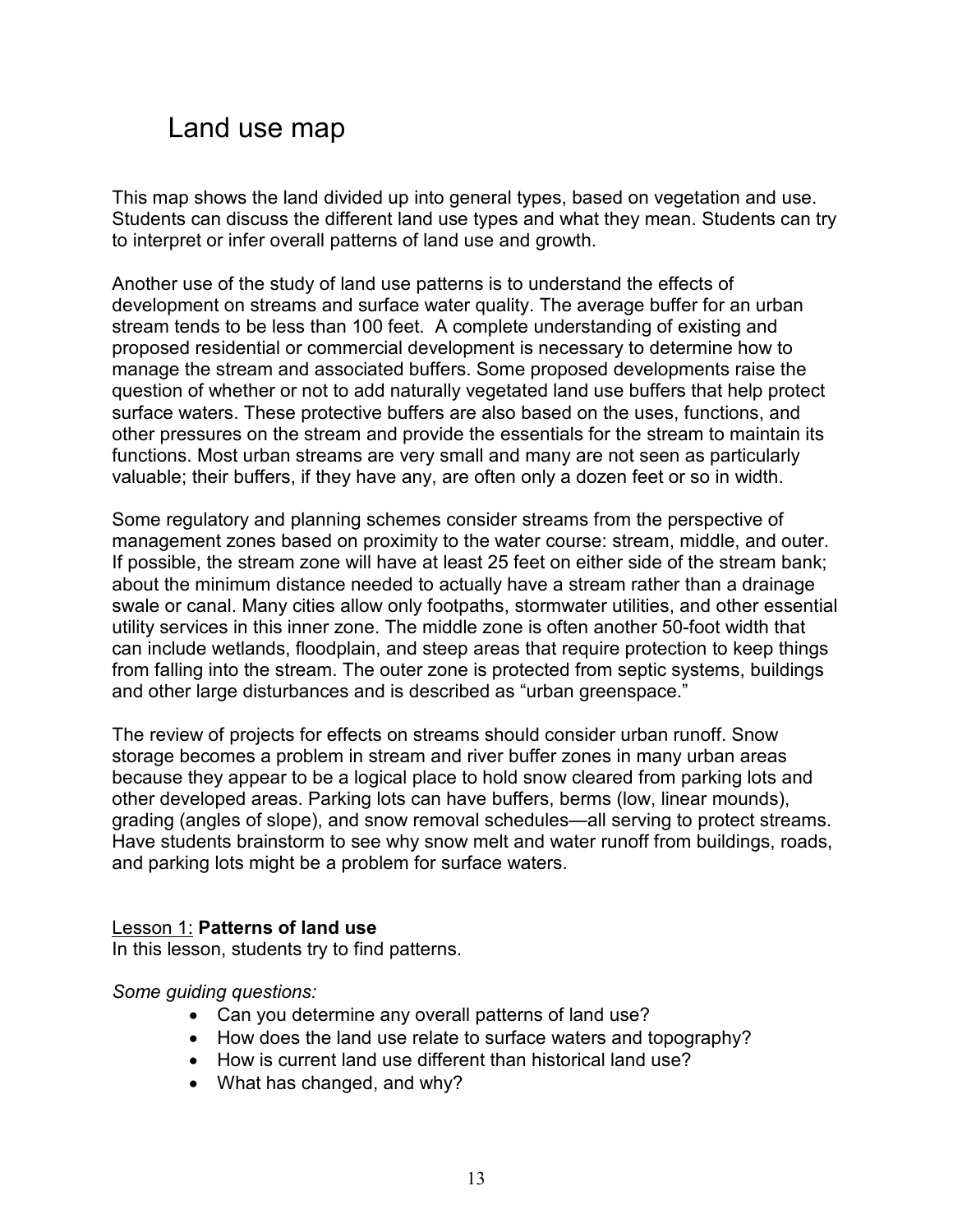- Is there more or less agricultural land use today than there was 100 years ago?
- What has happened to farmland over the last 100 years?

#### Lesson 2: Making resource decisions

In this lesson, students use the map to make decisions about what resources to use and how to manage them.

Some guiding questions:

- Does it look like there is more open space than developed space?
- How would you use this map to make resource decisions?
- Assume your goals are to promote development while protecting open space and surface waters.
	- o What land use categories would you need?
	- o Would you need more categories than are on these maps? If so, what are they?
	- o What recommendations would you make for people using these maps and categories to make decisions?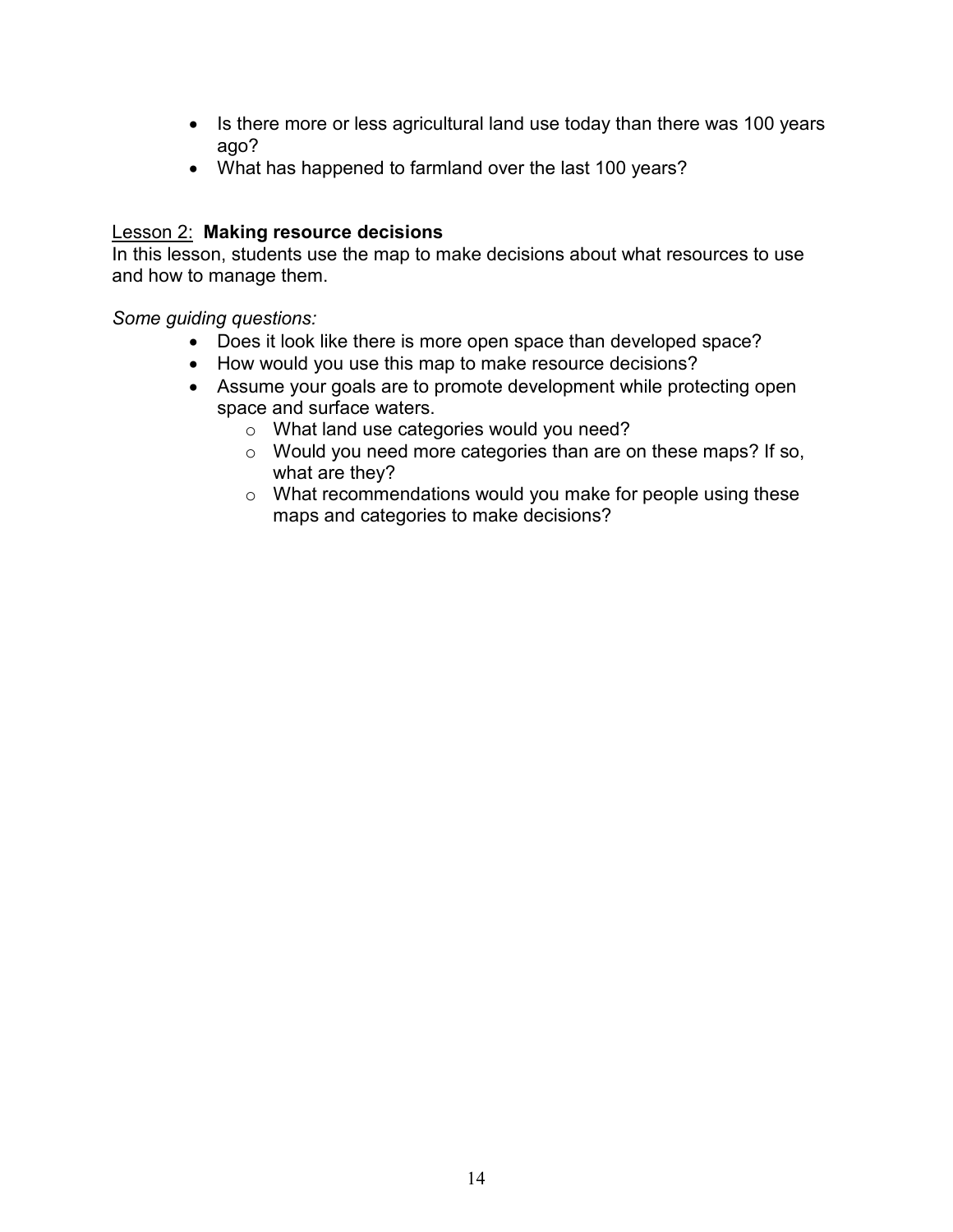## Population density map - 1957 & 2000

The data presented on these map layers were developed for the Historical Atlas of Maine Project (http://www.umaine.edu/canam/cartography/maineatlas.html). The 1957 data layer was created by tracing densely populated areas from a scanned map image. The 2000 data were created from the 2000 census. Given the subjective nature of the data at the reproduced scale, the data should be used to explore general trends and patterns of development in the watershed. Students may wish to compare the data on these map layers with other maps as part of explaining patterns of density and making predictions about the future.

### Lesson 1: Patterns

Students can explore the population density maps and compare them.

### Some guiding questions:

- Are there any patterns of development noticeable in 1957?
- Are there any patterns of development noticeable in 2000?
- Do these patterns, or lack of patterns, seem to relate to the location of surface waters?

### Lesson 2: Predicting growth

Based on what you determine from changes in 1957 and 2000 and other map data, what density would you predict for 2020? If in doubt about other factors, assume other factors will remain the same and population will increase 50%. Students can discuss the basis for these assumptions and research if these assumptions should be changed.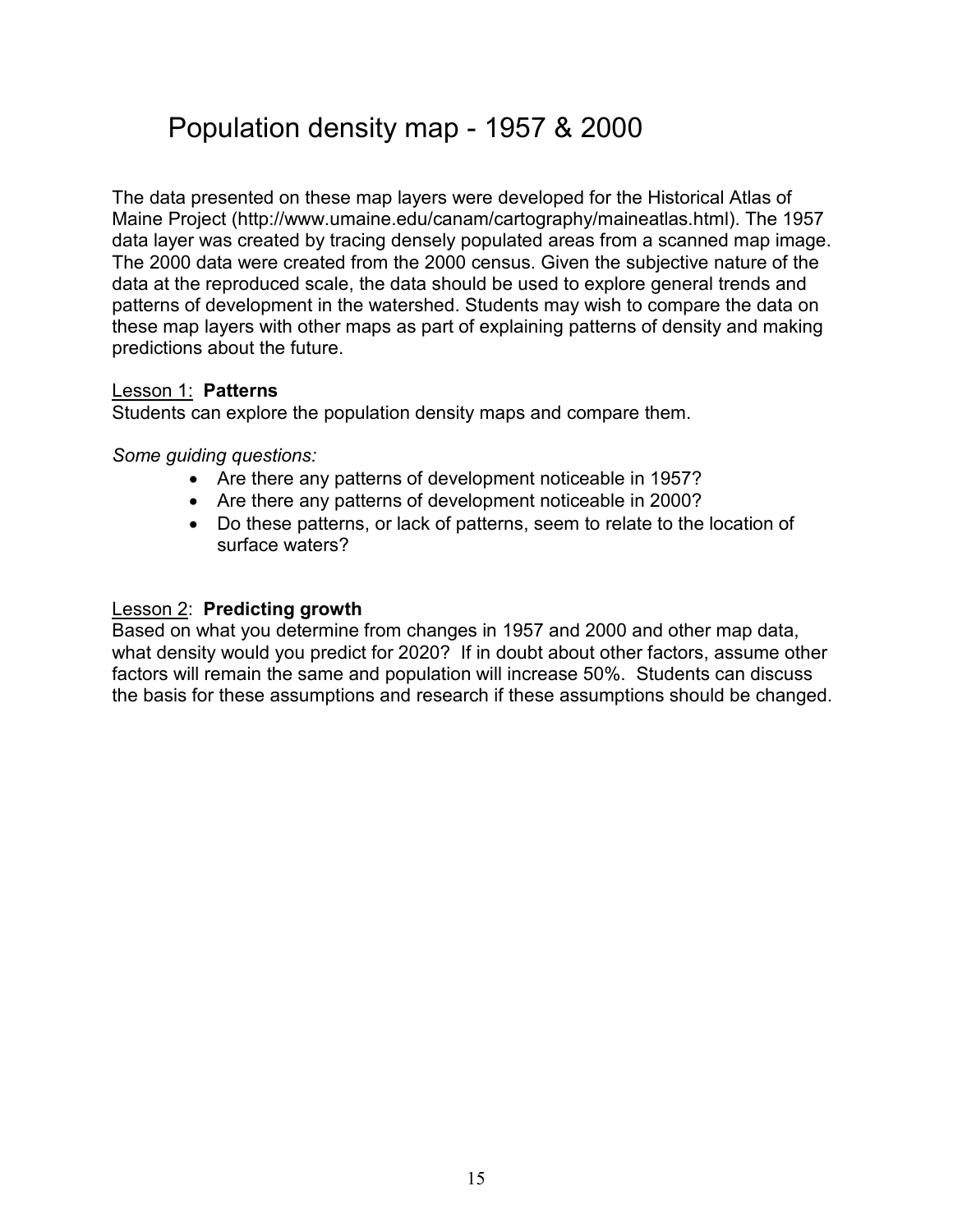## Stream classifications map

The data set for this map labels water classifications for surface waters in the Presumpscot watershed. Some minor bodies of waters may not have been classified yet; the federal Clean Water Act enables each State to set up its own water classification scheme. Maine classifies surface water resources as AA, A, B, or C. This classification does not necessarily tell how to manage water resources, nor how to review potential impacts for all environmental events that could affect surface waters. What it does do is provide public acknowledgement of how the rivers and streams are identified in terms of water quality. These classes affect state permit processes and are used in local and state planning.

### General Water Quality Classification:

- Class AA: Scenic or otherwise significant natural resources and Class A quality water.
- Class A: Suitable for public water supply, but may need some filtering; Class A waters allow impoundments and very restricted discharges, so the risk of degradation exists.
- Class B: Suitable for swimming, recreation, irrigation, habitat, aesthetics, water supply if filtered and disinfected.
- Class C: Suitable for recreational boating, irrigation of crops that will be cooked before being eaten, wildlife and fish habitat, industrial uses.

When planners review proposed projects, they have a list of criteria they are allowed to use under the law. These criteria generally fit into one of four categories. The four most common categories of development impacts to surface waters are:

- Aesthetics
- land use (past, present, and future)
- water supply
- water pollution.

Development review often centers on these four categories because they can address most uses and values of surface waters, along with potential impacts.

#### Lesson 1: Is the water quality better closer to the ocean?

Water can get cleaner as it goes through rapids, natural filtration in the ground, subsurface treatment systems, and municipal treatment plants. Many of the impurities in Maine waters come from agricultural runoff, so when water leaves farm country and enters the coastal urban area, its quality might actually improve. Water can also pick up impurities as it flows down to the sea. Thus, water is already contaminated when it gets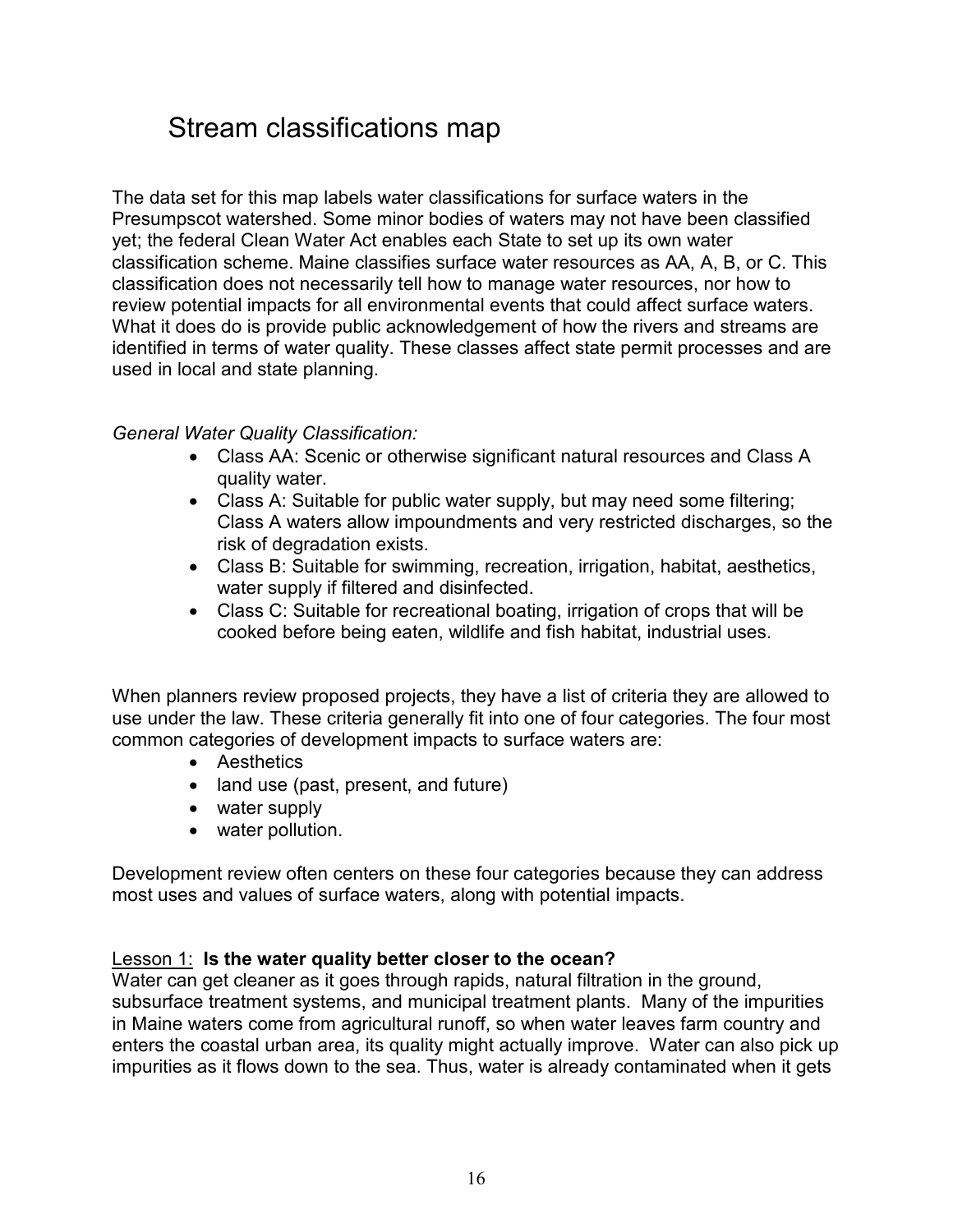close to Casco Bay or other coastal bodies. What is the case for the Presumpscot and its tributaries? Students can make hypotheses and use the maps to test them.

#### **Lesson 2: Determining "good" water quality**

Using the map, take a position on whether or not the watershed has good quality water. Water quality classifications are related to use. Some people think these classifications are too arbitrary. Whether or not a use is appropriate is a public policy and management concern. Students can discover who makes the classification assignments in Maine, and learn about the process used for classification decisions. Research use of the water and determine whether or not the classifications are appropriate. What kinds of changes would you make? Estimate the water quality for any bodies of water that do not already have their water quality indicated. For a particular river, pond, or stream, students can determine how the water is downgraded or upgraded to receive a new classification.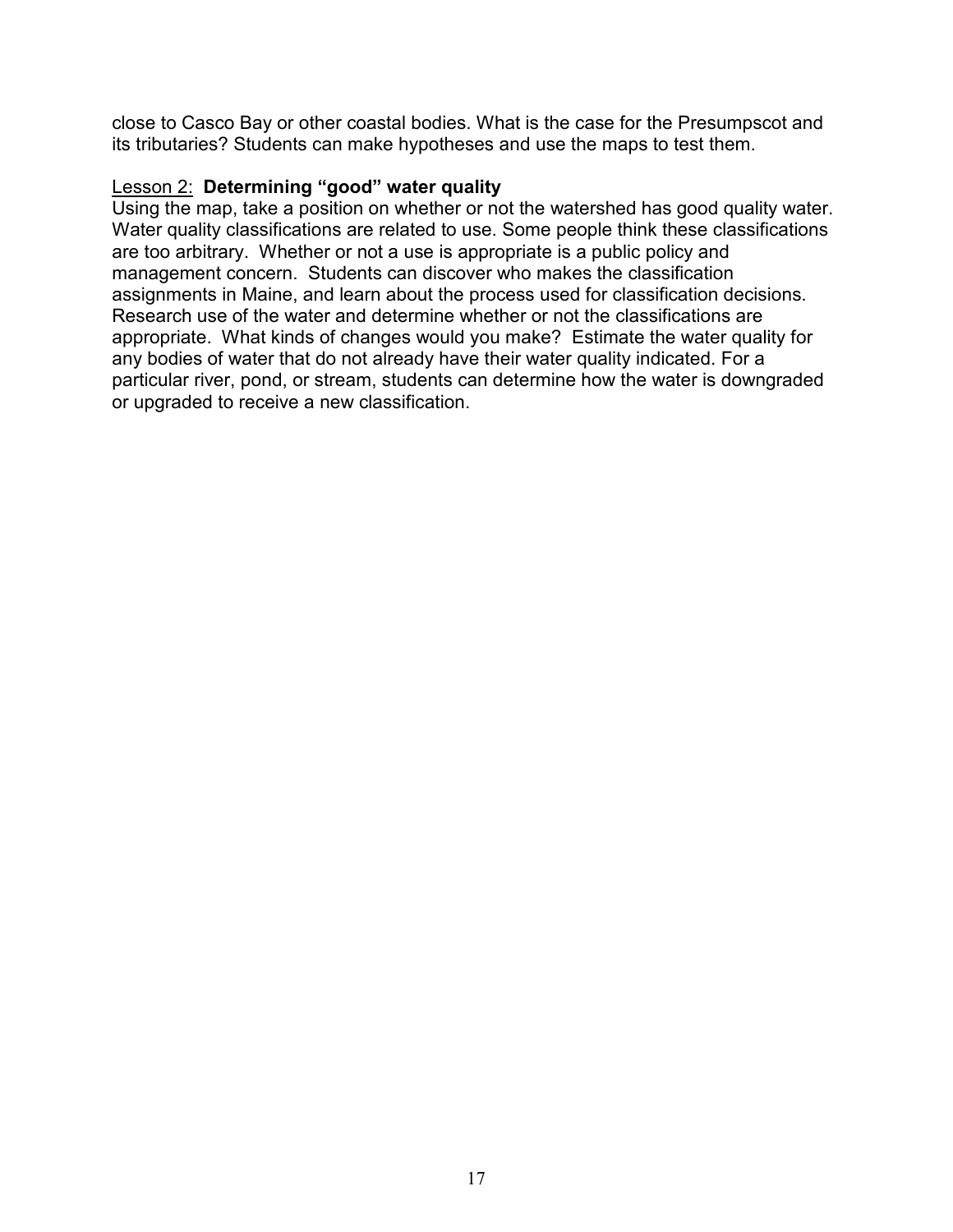# Historical atlas

This set of maps is from the Beers' 1871 Atlas of Cumberland County. It was the first comprehensive atlas of the watershed that showed individual households and businesses. F. W. Beers and company went all over the United States making county atlases.

Early maps do not show much detail of the Presumpscot watershed. A 1771 map shows the general route of the river (Figure 1). Students can view the map online.



Figure 1. 1771 Map of Cumberland County drawn by P.S. Longfellow (Available online at various sources, including Maps of the Past, Inc. http://www.historicmapsrestored.com/)

Townships in the District of Maine (Maine was a part of Massachusetts and did not become a state until 1820) had to provide a survey that showed town boundaries, industrial sites, public routes and ways, and meeting house locations. P. Stephen Longfellow, grandfather of the poet Henry Wadsworth Longfellow, undertook the Gorham survey in 1794, identifying the location of a saw mill and bridge at Little Falls on the Presumpscot, and five mills on the Little River, which feeds into the Presumpscot less than a mile below Little Falls. Two of the mills were near what is now Route 114 on the Little River, and blocked the flow of fish upstream to the nearby Wabanaki Indian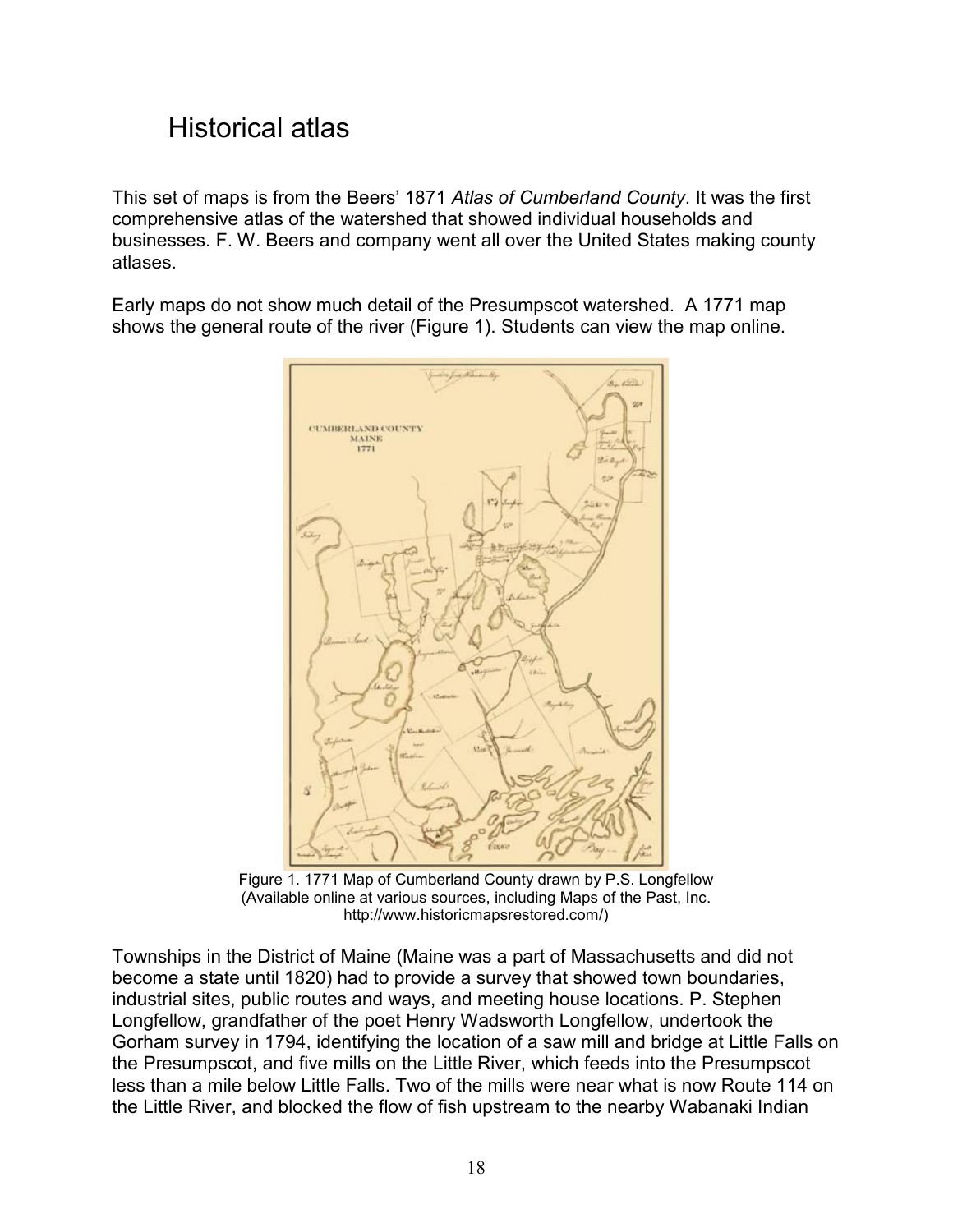village only half a mile away. None too pleased, the Native Americans burned down the original 1743 sawmill and gristmill in 1745 shortly before the hostilities led to the Gorham settlers to move into the Fort Hill fort. It was the only gristmill in Gorham, and its loss was quite an inconvenience.

Settlers worked their way up the river, adding sawmills. A sawmill was built at Saccarappa Falls in 1739. Shortly after the 1730's sawmills were operating in what is now Westbrook, sawmills were built at Mallison Falls and on the Little River (1743). By the middle of the  $18<sup>th</sup>$  century, mills were on the Presumpscot River wherever there were falls (see Lesson 1, in which students locate sawmills).

Transportation in the 18<sup>th</sup> century consisted of use of rivers and their tributaries, and dirt roads. Most roads were not in good shape and it took quite a while to get anywhere on horseback.

In addition to showing the river, Beer's Atlas of 1871 shows the canal route that roughly parallels the Presumpscot River on the west side until it reaches Westbrook, where it heads overland to Stroudwater. In 1859, reporter Robert Jordan Dingley of The Bridgton Reporter wrote about his trip on the canal in an article entitled "Five days behind the mast: or life on the canal boat." The entire article, originally published September 15, 1859, is presented on Darrien McLellan's web site

(http://home.maine.rr.com/alewifecove/maps.htm). Students can read the diary-like entries to get a sense of what a trip on a canal boat would have been like. An excerpt is quoted below, describing the end of a round trip on the Cumberland and Oxford Canal:

Friday, September  $2^{nd}$  [1859]

Cloudy and lowery. Leave "Kemps" [north of Gambo] at 5 o'clock a.m. and after passing through 6 locks and meeting one boat we arrive at Great Falls, Gorham, at 7 o'clock. Great Falls is quite an extensive as well as a pleasant village; the Presumpscot furnishes a strong water power which seems to be well improved, but as the boat did not stop I had no time to note anything in particular, with the exception of a country store, and a millinery shop nearby.

Go through four locks and pass a small village containing a sawmill and a few dwellings - meet another boat- pass through another lock. Weather more pleasant. We pass through two locks and are at the head of the Canal. Distance from Portland - twenty miles.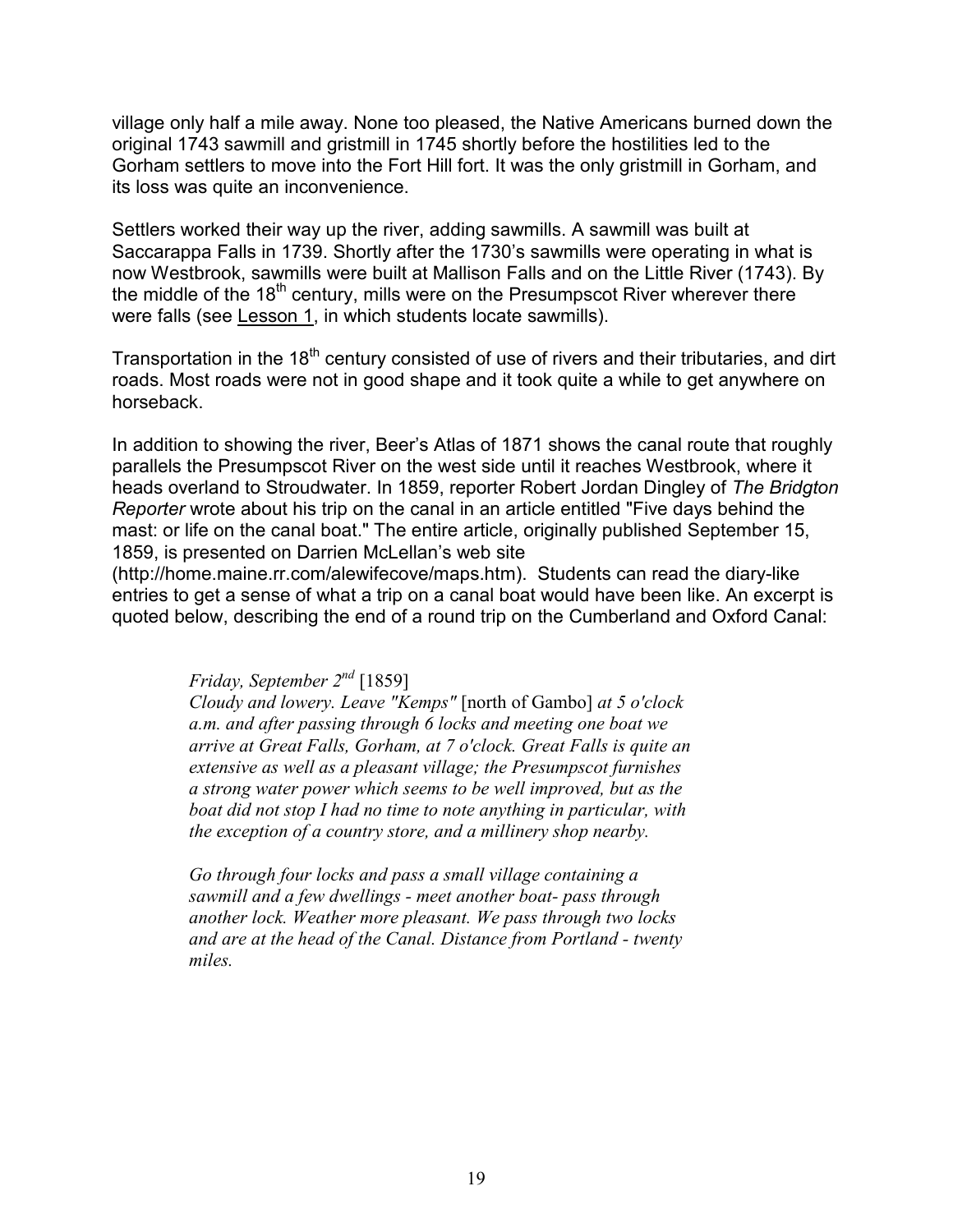#### Lesson 1: Sawmills

In this lesson, students gain practice in interpreting information from historical maps. Students can read the 1871 map to see where sawmills were located. In the 18<sup>th</sup> century, the Presumpscot had 17 falls. They can also add the layer that shows some of the earliest mills built—many were there over 130 years before the 1871 map.

### Guiding questions:

- Can you find the Gorham sawmill and gristmill that were burned in 1745?
- Where were sawmills located on the Presumpscot and its tributaries?
- Can you identify where any of the falls were located?
- When do they think the first sawmills were built?
- What conditions would you want to have if you were building a sawmill? Students can brainstorm responses. A good discussion would bring out some of the following points.
	- $\circ$  The settlers would need a source of water to power the sawmill and the best place for this is where the water drops fast.
	- $\circ$  The mill should be close to the forest. In the 18<sup>th</sup> century, much of this area was forested—there were lots of trees everywhere (but by the late  $19<sup>th</sup>$  century almost all of the forest was completely gone; now we have much more forest than we did a hundred years ago).
	- o Sawyers would also want a place where they could float logs down to the mill and store them there in a holding pond.
	- o Since some of the wood might be transported by wagon, they would need to be near a road.
	- $\circ$  Since it took time and money to move wood, they would want to be near a market or village.

### Lesson 2: Place identification

The Beer's Atlas of 1871 lists the names of individual householders. Looking at modern maps, we can see that the names of streets and communicates sometimes reflect the same names of people who lived in the area in past centuries. Students will also note that only the male head of household is given on the atlas. If there is no male head, the person might be listed as Mrs. Henry Swift, Mrs. Swift, or Mrs. H. Swift—her first name will not be given. Ask the students why they think this was done. Students can research modern street and community place names that seem to be the last names of people. Looking at the Beers atlas, they can look for names of family households or businesses that match with present-day names.

The development of trade and settlement led to an increase in community identity. As villages grew into towns, place names changed, reflecting an increase in government and shifts in commerce. Sometimes old maps show different place names than what we have now. For example, Great Falls is now known as North Gorham. Windham was once called New Marblehead. Mallison Falls was once known as Horse Beef Falls, and the surrounding community was known as Horse Beef. The story dates to the late  $18<sup>th</sup>$ century, when a miller found a cask of beef that contained a horseshoe. Another version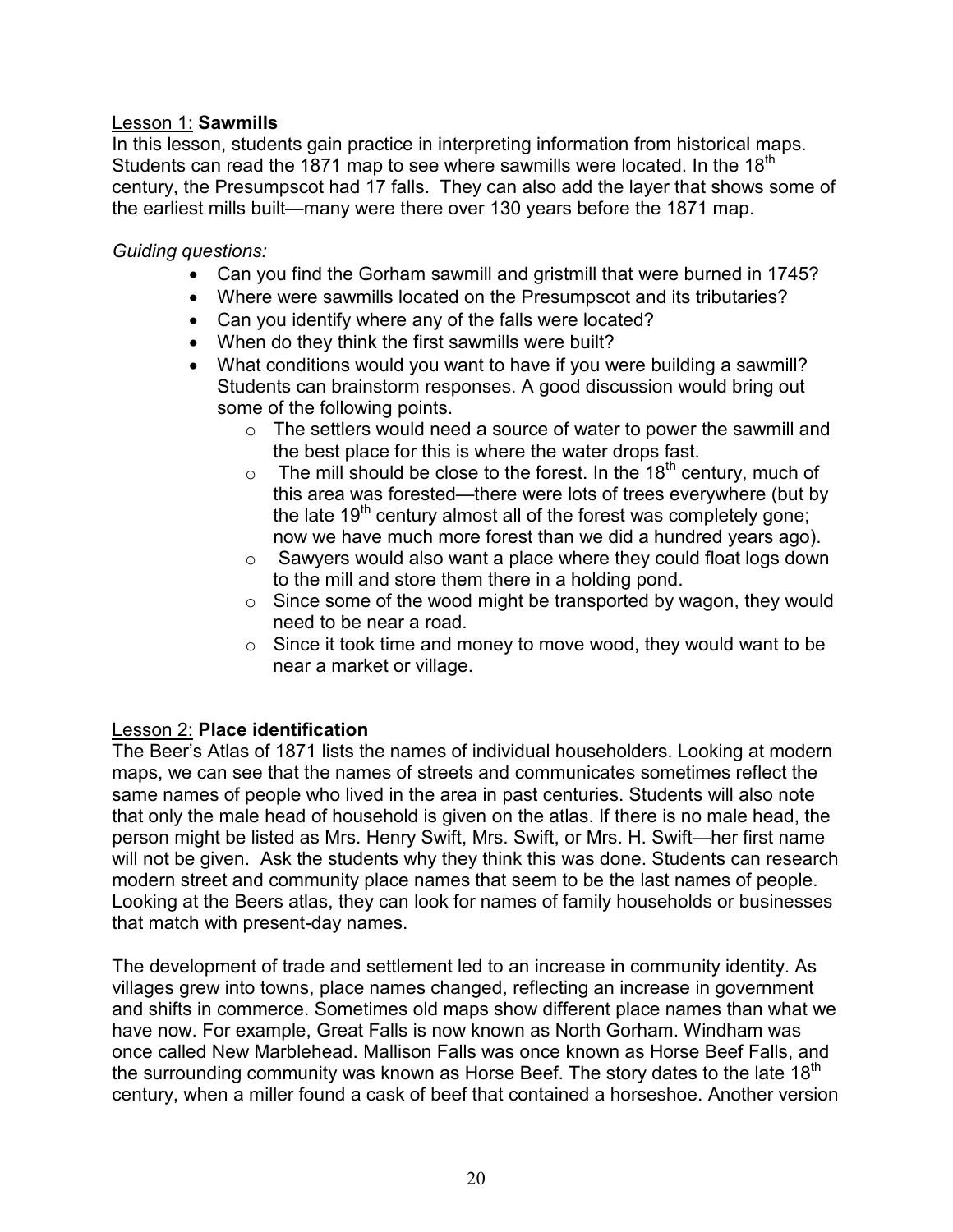of the story is that a wagon wheel was lost on a wagon carrying a shipment of beef for the militia when a barrel tumbled out of the wagon and broke on the bridge, revealing a horseshoe among the supposed beef.

#### **Lesson 3: Native American settlements before the Revolutionary War**

What was the Presumpscot River valley and watershed like before the Revolutionary War? There were quite a number of Native American villages—and they had cleared many fields for agriculture long before European settlers came. The French and Indian War (1754 – 1763) was but the latest in a long string of conflicts between European colonial powers that involved Native Americans on both sides. Associated skirmishes between settlers and Native Americans occurred throughout Maine. Another source of conflict was competition, primarily for agricultural land, forest resources, and food. Students can imagine what the watershed looked like before dams, before the canal, and when only a few hundred people lived in it. Where would be good areas to trap game? Where might Native Americans build fishing weirs? Assume there were 10 Native American villages of about 10 families in the watershed in the year 1600. Students can determine where to place these villages so that the inhabitants have access to water, to other resources, and to each other for trade. The village sites should be spread out to maximize resource use and reduce competition between villages. They also want to be safe from enemies. A variety of maps and resources could be used in exploring these and other questions.

### Lesson 4: Canal boat trip

Students can imagine what it is like to be on a canal boat trip in the late  $19<sup>th</sup>$  century. What would they pack in their suitcase for a two-day trip? If they were in business, what places would they access to the canal? Railroads were serious competition to the canal, which would soon be abandoned, so the canal company had to work hard to haul goods that were not so efficient for the railroads. Using the Beer's Atlas of 1871, determine where the boat could stop if it was picking up:

- lumber from saw mills
- gunpowder
- canned corn (Maine was the first in the nation to produce canned sweet corn.)
- wool and other fabric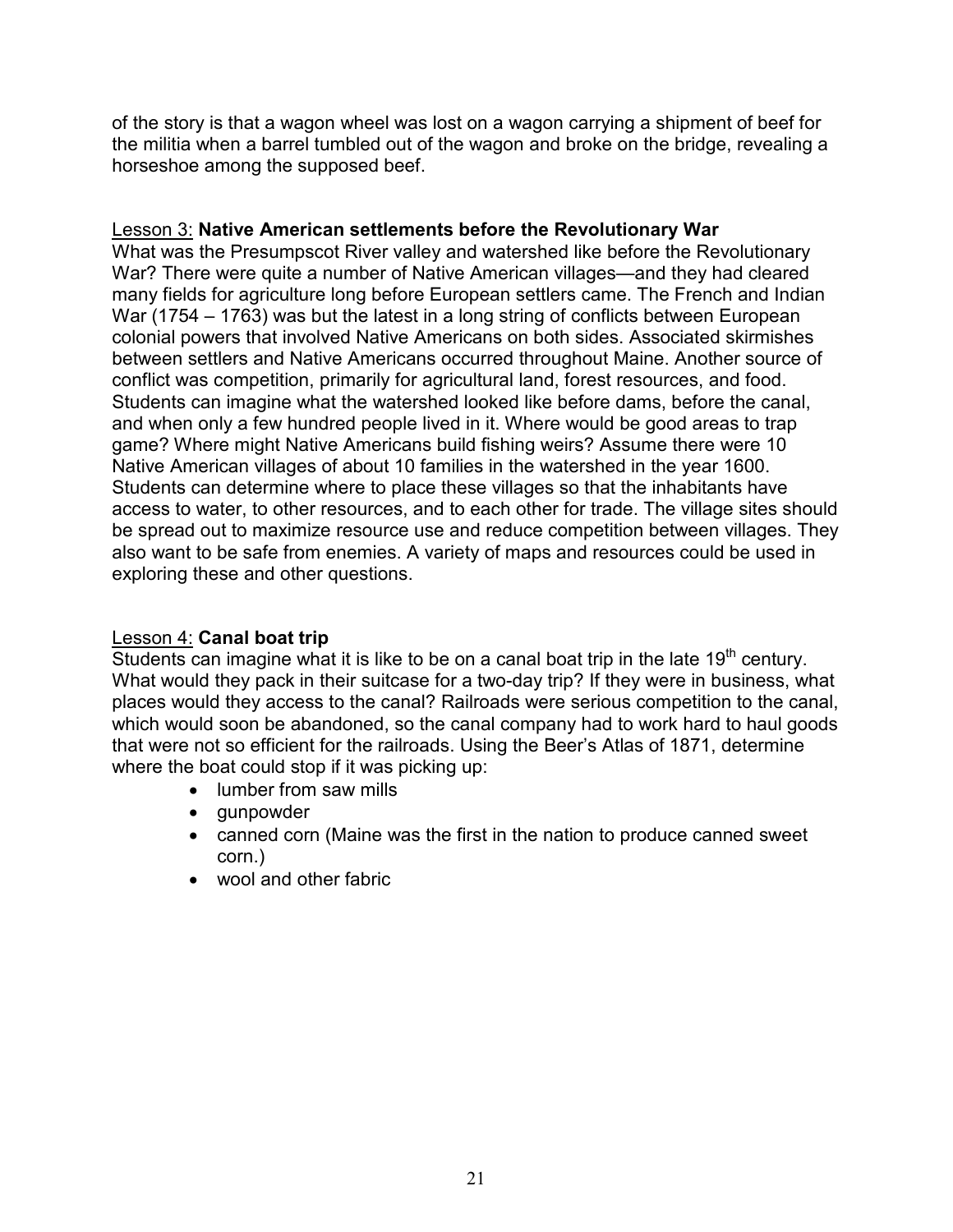## Where to go for more information

Anderson, Hayden L. V. 1982. Canals and Inland Waterways of Maine. Maine Historical Society Research Series No. 2. Maine Historical Society, Portland, Maine.

Atlas of Cumberland County. F.W. Beers. 1871. NY. Portions available online at http://www.historicmapworks.com/Atlas/US/3/

Bourque, Bruce J. 2001. Twelve Thousand Years: American Indians in Maine. University of Nebraska Press, Lincoln Nebraska.

Casco Bay Estuary Project, Presumpscot River Management Plan. http://www.cascobay.usm.maine.edu/oldsite/Presumpscot.html

Cumberland County Soil and Water Conservation District. http://www.cumberlandswcd.org/

David Rumsey Historical Map Collection. http://www.davidrumsey.com/

Doyle, Frederick Howard. 1935. Sketches of the History of Windham, Maine 1734-- 1935. H. S. Cobb, printer, Westbrook, Maine.

Friends of the Presumpscot River. http://www.presumpscotriver.org/

GoogleEarth. http://earth.google.com/

Groundwater Protection Council. An association of state groundwater agencies. http://www.gwpc.org/

Judd, Richard W, Edwin A. Churchill, and Joel Eastman, editors, 1995, Maine: The Pine Tree State from Prehistory to the Present. Orono: University of Maine Press.

Kellogg, Elijah. 1985. Good Old Times, (reprint of 1905 revision of original 1878 edition) 250<sup>th</sup> Anniversary Committee of Gorham and the New England History Press, Gorham, Maine.

Library of Congress Geography and Map Reading Room. http://www.loc.gov/rr/geogmap/

Library of Congress, maps of places in the news. http://www.loc.gov/today/placesinthenews/

Maine Congress of Lakes Association. http://www.mainecola.org/

Maine Department of Education. Maine Learning Results. http://www.maine.gov/education/lres/lres.htm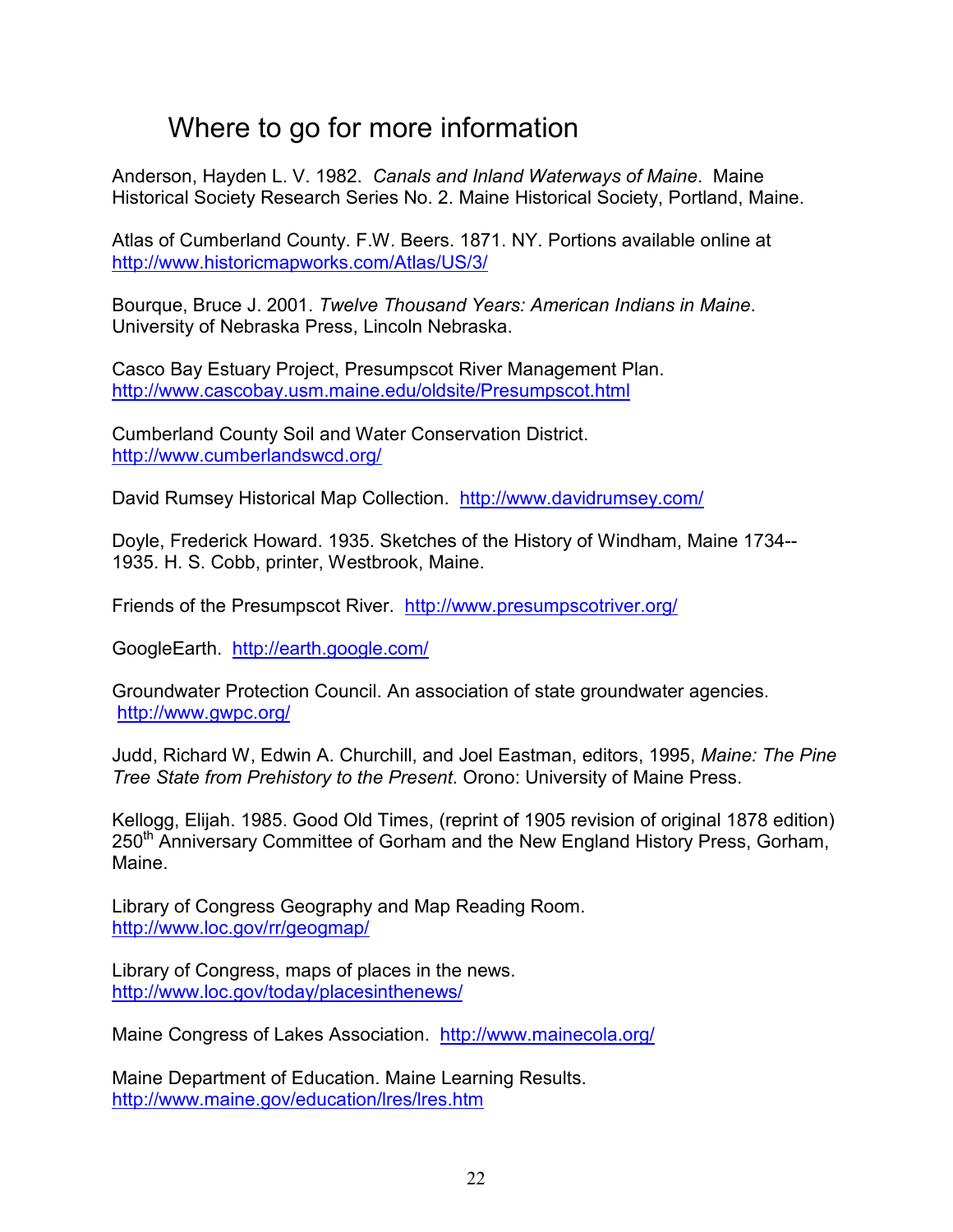Maine Department of Environmental Protection, Bureau of Land & Water Quality. http://www.state.me.us/dep/blwq/stream.htm

Maine Office of GIS. http://megis.maine.gov/

Maps of the Past, Inc. http://www.historicmapsrestored.com/

McLellen, Darren. In Search of the Cumberland and Oxford Canal. http://home.roadrunner.com/~alewifecove/

McLellen, Hugh D. 1903. History of Gorham, Maine. Edited by Katharine B. McLellen Lewis. Smith & Sale, Printers, Portland, Maine. Digitized and available at www.books.google.com

Mennis, J. 2003. Generating surface models of population using dasymetric mapping. The Professional Geographer, 55(1): 31-42.

MyTopo: Historical Topo Maps. http://historical.mytopo.com/

NASA Earth Observatory, Blue Marble. http://earthobservatory.nasa.gov/Features/BlueMarble/

Natural Resources Council of Maine. http://www.maineenvironment.org/

New England Interstate Water Pollution Control Commission. http://www.neiwpcc.org/

NOAA, Historical Maps and Charts. http://www.nauticalcharts.noaa.gov/csdl/ctp/abstract.htm

NASA World Wind. http://worldwind.arc.nasa.gov/

Online Conversion. Metric to English and other conversions. http://www.onlineconversion.com/

Osher Map Library and Smith Center for Cartographic Education. http://www.usm.maine.edu/maps/library.html

Planiglobe, Online Vector Map Creation. http://www.planiglobe.com/omc\_set.html

Portland Water District. http://www.pwd.org/home.php

Presumpscot Regional Land Trust. http://www.prlt.org/

Presumpscot River Watch. http://www.prw-maine.org/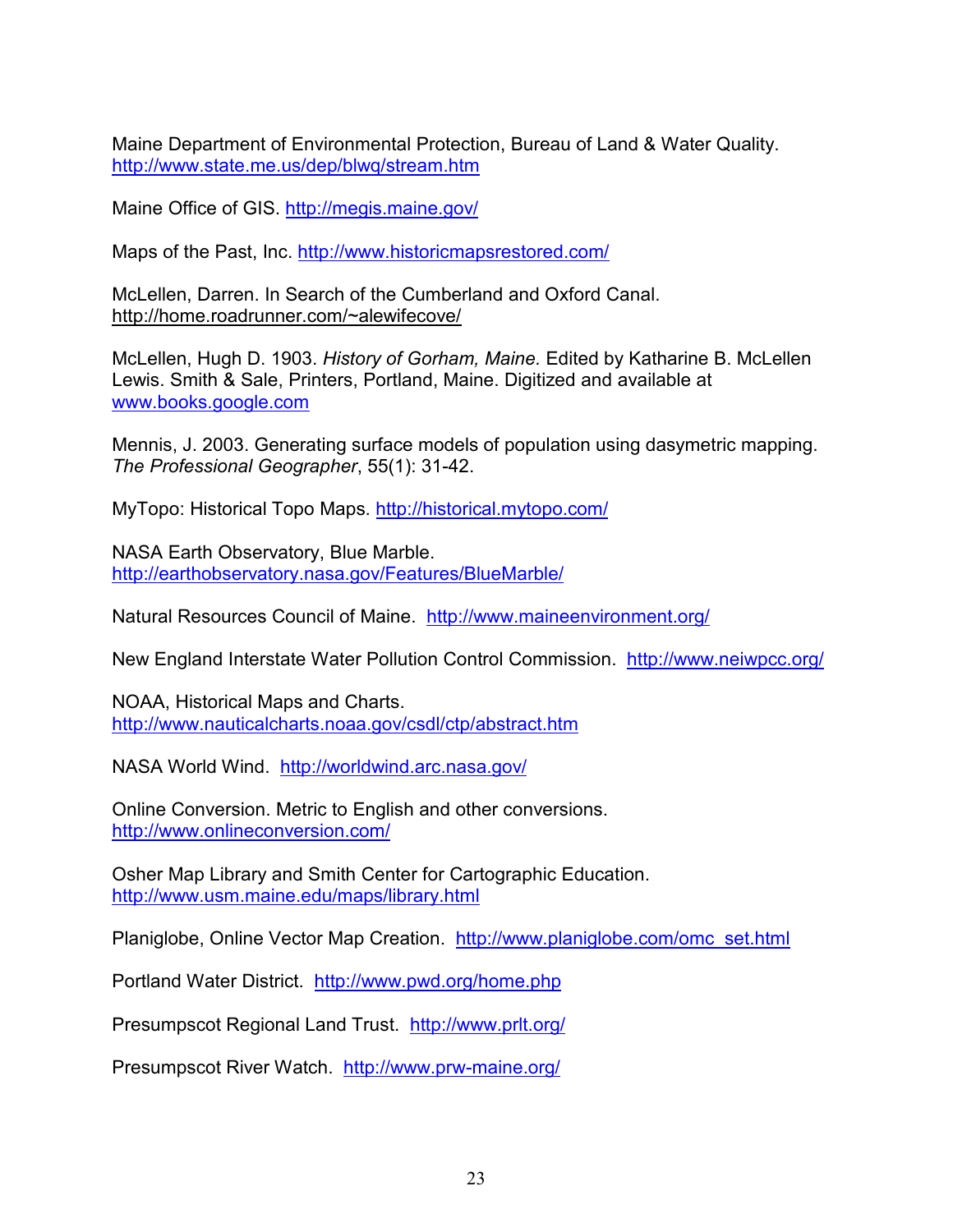Presumpscot River Watershed Coalition. http://www.presumpscotcoalition.org/

River Network. 1999. The Clean Water Act: An Owner's Manual. The River Network, Portland, Oregon.

Rolde, Neil. 1990. Maine: A Narrative History. Harpswell Press, Harpswell, Maine.

Rural Community Assistance Program. http://www.rcap.org

UNH Library, Historic USGS Maps of New England and NY. http://docs.unh.edu/nhtopos/nhtopos.htm

University of Maine Cooperative Extension, Water quality. http://www.umext.maine.edu/waterquality/default.htm

University of Maine. Historical Atlas of Maine Project. http://www.umaine.edu/canam/cartography/maineatlas.html

University of Texas Library, Perry-Castañeda Library Map Collection. http://www.lib.utexas.edu/maps/

U.S. Department of Agriculture, Soil Conservation Service, 1982, Ponds - Planning, Design, Construction, USDA: GPO.

U. S. EPA Monitoring and Assessing Water Quality. http://www.epa.gov/owow/monitoring/nationswaters/

U.S. EPA, Surf Your Watershed. http://cfpub.epa.gov/surf/locate/index.cfm

U.S. EPA, Window to My Environment. http://www.epa.gov/myenvironment/

U.S. Geological Survey. http://pubs.usgs.gov/products/books/index.html#circular

US Geological Survey, TerraServer USA. http://terraserver-usa.com/default.aspx

US Geological Survey, Water Resources of the United States. http://water.usgs.gov/

US Geological Survey, Maine Water Science Center. http://me.water.usgs.gov/

US Census Bureau Maps and Cartographic Resources. http://www.census.gov/geo/www/maps/

Varney, George A. 1886. A Gazetteer of the State of Maine. B. B. Russell Publishers, Boston. Massachusetts.

Westbrook Historical Society. http://www.westbrookhistoricalsociety.org/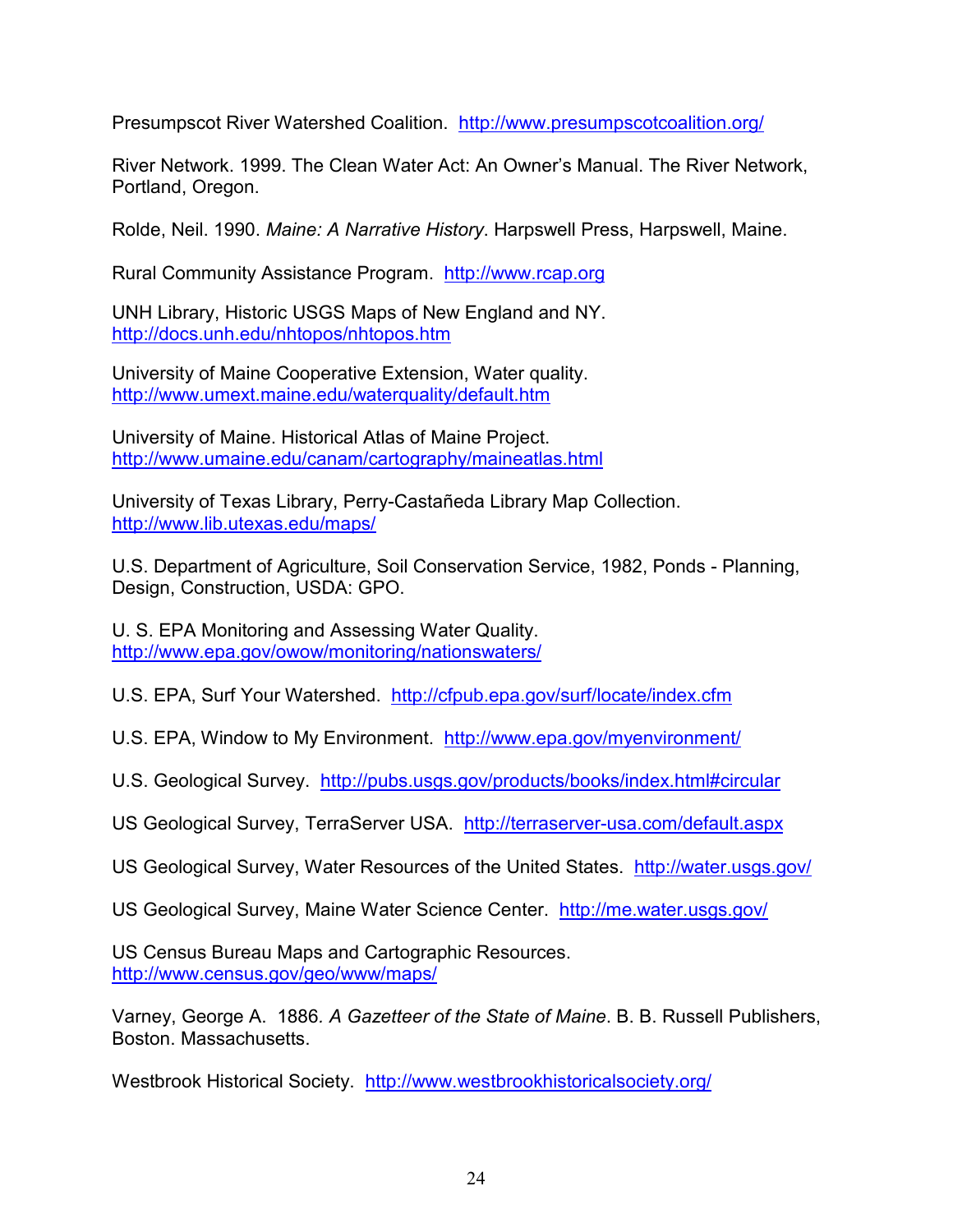#### Acknowledgements

This work was supported by the National Targeted Watershed Grant Program, with funding provided by the U.S. Environmental Protection Agency through a Cooperative Agreement with the Casco Bay Estuary Partnership and the Presumpscot River Watershed Coalition. This guide and the activities have been developed by Robert Sanford, Sarah Plummer, Rosemary Mosher, and Matthew Craig. Any errors or omissions are the responsibility of the authors. The Cumberland County Soil and Water District provided a meeting place and resources in creating the guide. Dr. Nathan Hamilton (Geography-Anthropology Department, University of Southern Maine) provided historical information.

#### Contact Information

Future inquiries regarding this guide and the maps may be addressed to Sarah Plummer, Education Coordinator at the Cumberland County Soil & Water Conservation District at sarah-plummer@cumberlandswcd.org or (207) 892-4700 x 107. We invite feedback on the maps, guide, and lessons. Please send comments on the lesson plans you have used and additional ones you have developed, as we plan on updating the guide and sharing successful applications with others. Additional CDs may be available.

#### Copyright and permissions

Permission is granted to produce copies of this guide and associated maps for educational use. Reproductions should credit the authors and source.

Sanford, R., S. Plummer, R. Mosher, and M. Craig. 2009. Presumpscot River Watershed CD Resource Guide for Teachers. Casco Bay Estuary Partnership, Cumberland County Soil and Water Conservation District, Windham, Maine.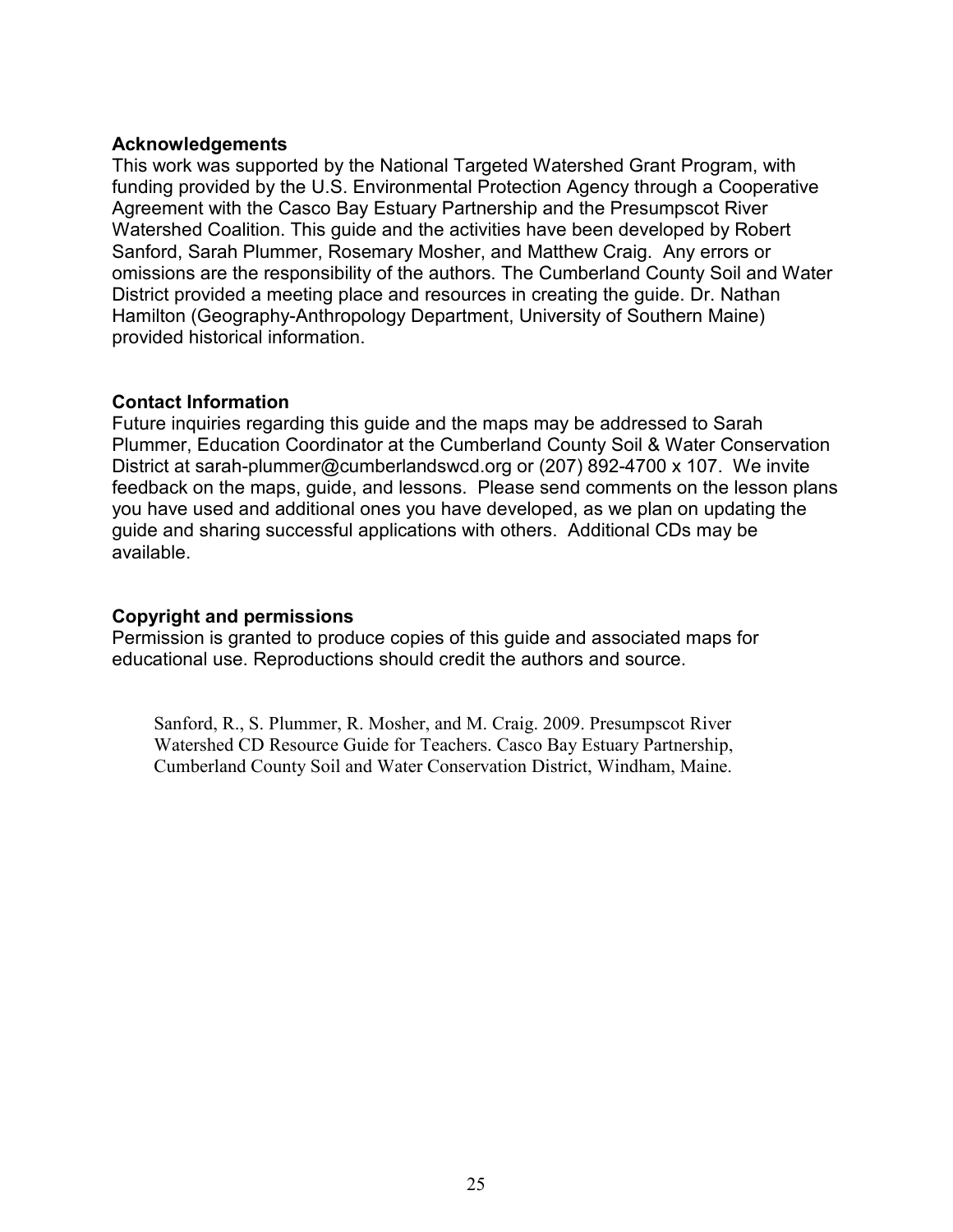# Apendix 1 - Using Adobe Reader® to View Maps

Adobe Reader® is the tool for opening and using Adobe PDFs. It is available for free download at www.adobe.com/products/reader/.

Although you can't create PDFs, or save changes in Reader, you can use it to view, print and find information. After opening a PDF, you have a variety of tools to help you find information quickly.

### Viewing Maps in Adobe Reader®

To open a map file, use the File>Open in Reader. Alternately, you can locate and double-click the pdf file in My Documents to open Adobe Reader® and the selected document.

The Layers feature in Reader allows you to view a list of map layers and to turn map layers on and off.



Click the Layers icon on the left side of the Reader window to open/close the layer display area.



The Eye icon next to a layer indicates that the layer is visible. on. Click the icon box to turn layers on/off.

### Adobe Reader tools and toolbars

Five Adobe Reader toolbars open by default:

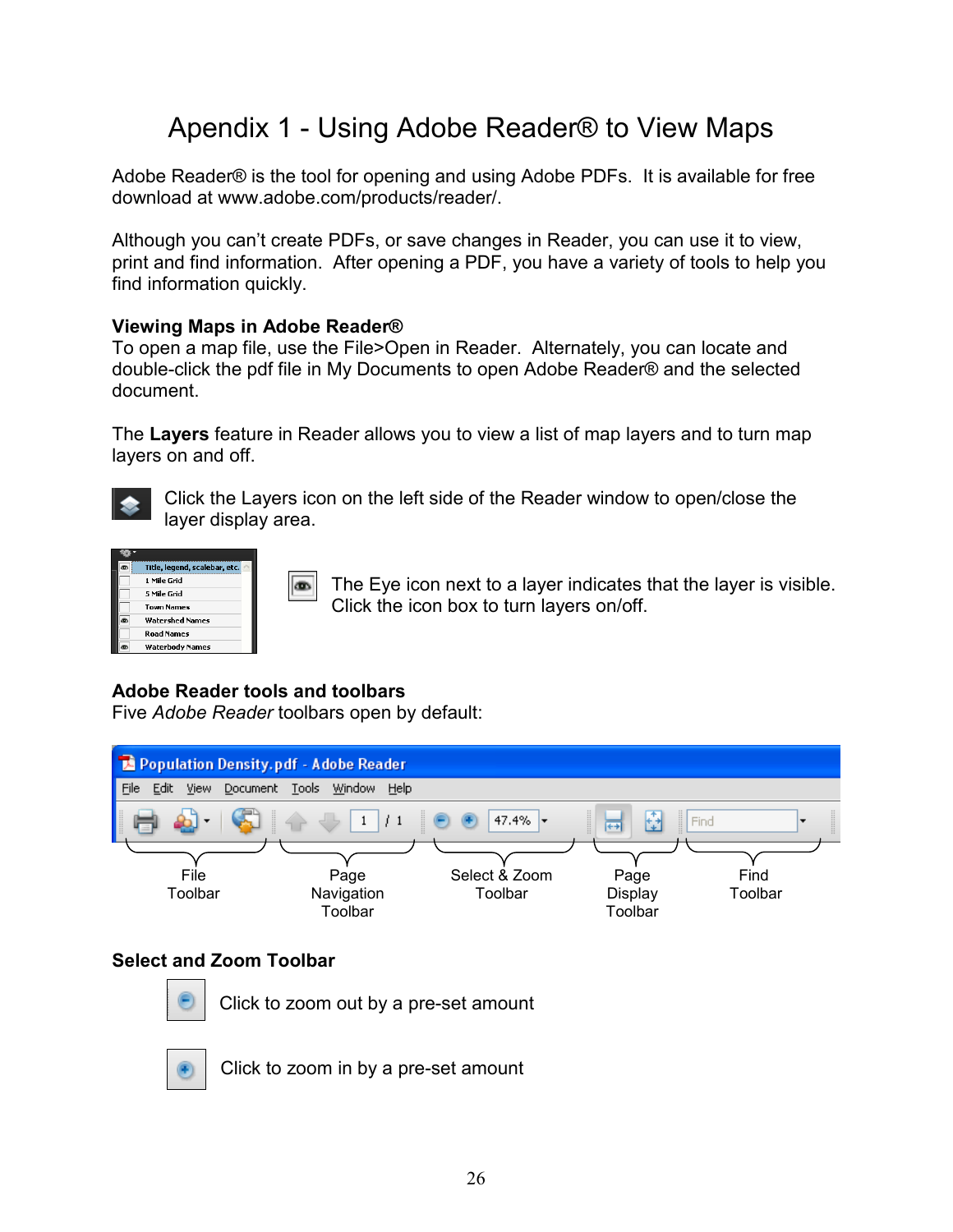

Type in a magnification percentage, or click the menu and select a preset magnification.

## Page Display Toolbar



Click to set the magnification so that the PDF fills the document window



Click to display the entire map page in the window

## Tools Menu

Options on the Tools menu (Tools > Select & Zoom) give you more ways to adjust the page for better viewing.

<sup>ද</sup>්/ි <u>H</u>and Tool

The Hand Tool moves the map without changing the magnification. Click and drag to use the tool.

Marquee <u>Z</u>oom

The Marquee Zoom tool works in a few different ways. Use it to drag a rectangle around an area you want to fill the viewing

window. Click the map using the Marquee Zoom tool to zoom in one preset level, centering on the point clicked. To zoom out by a preset level, Ctrl-click the Marquee Zoom tool.



The Dynamic Zoom tool zooms in when you drag it up the page, and out when you drag down. It also works with the mouse wheel: roll up to zoom in, roll back to zoom out.

Pan & Zoom Window

The Pan & Zoom Window tool adjusts the magnification and position of the view area to match the area in an adjustable

rectangle in a thumbnail view of the page.



The Loupe Tool displays a magnified portion of the PDF that matches the area in an adjustable rectangle on the document

page.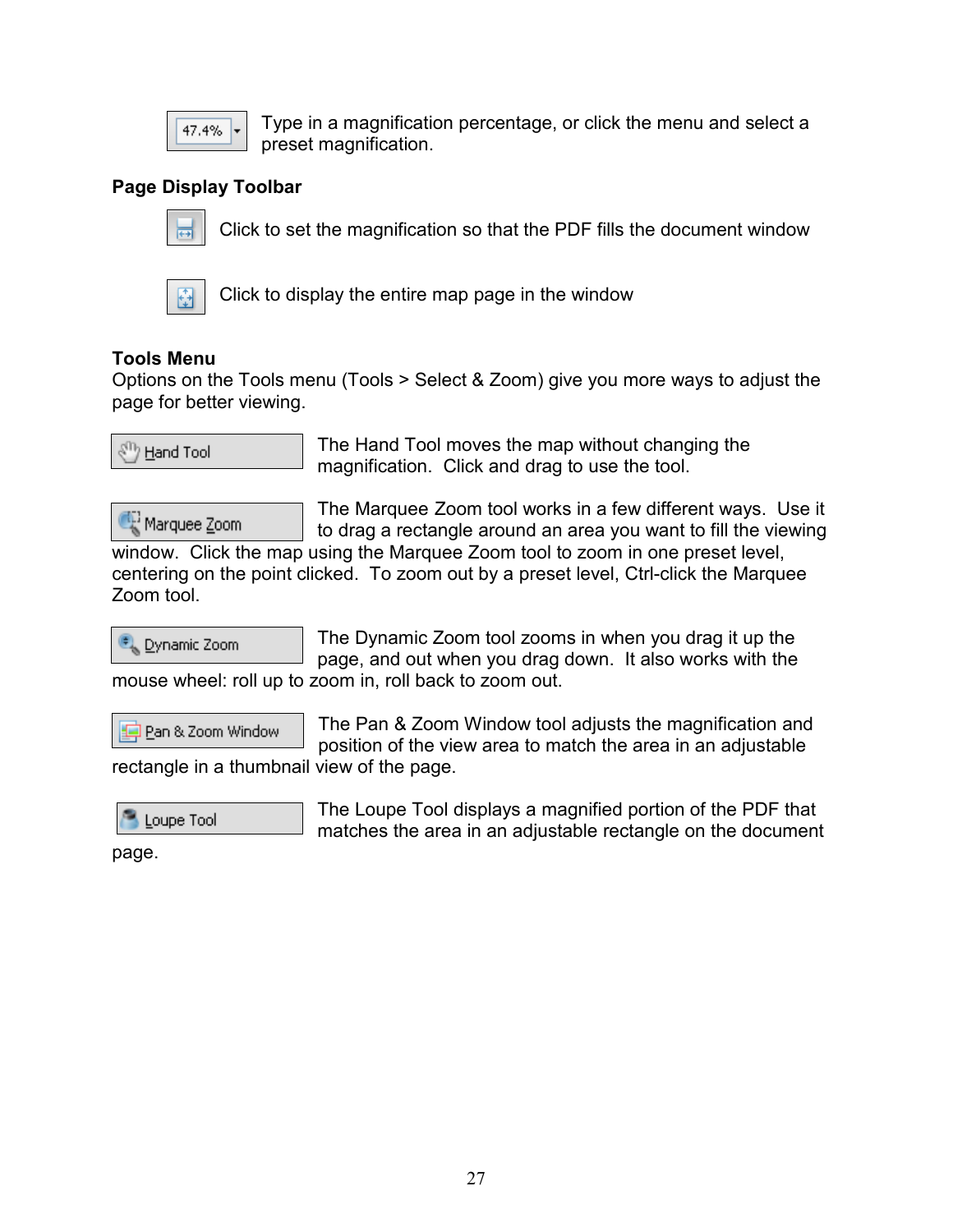## Appendix 2 - CD Table of Contents

All map images on this CD are optimized for viewing. They are designed to be printed on an 18" x 24" sheet. To print the images a different size page, use the option to scale printing to the page size of the printer. Alternately, most printers/computers have an option to tile the map to multiple pages. You can print the image in multiple pages and tape the pages together.

### CD Contents:

- Presumpscot River Watershed Resource Guide.doc Resource guide in Word document format
- Presumpscot River Watershed Resource Guide.pdf . Resource guide in Adobe PDF format
- Beers Atlas Pages (folder) This folder contains 27 page of images from the 1871 Cumberland County Atlas for areas within the Presumpscot River watershed.

PDF Map Files –When opened with Adobe Reader®, the map layers used to create these maps can be clicked on/off for viewing (See Appendix 1). There is one .pdf file for each map section in the Resource Guide.

> Census.pdf – Census map Dams.pdf – Dams map Historical Atlas.pdf – Historical Atlas images Impervious Surfaces.pdf – Impervious surfaces map Land Use.pdf – Land use map Population Density.pdf – Population density 1957 & 2000 map Stream Classifications.pdf – Stream classifications map Westbrook Aerials – Westbrook aerials (1940 & 2001) images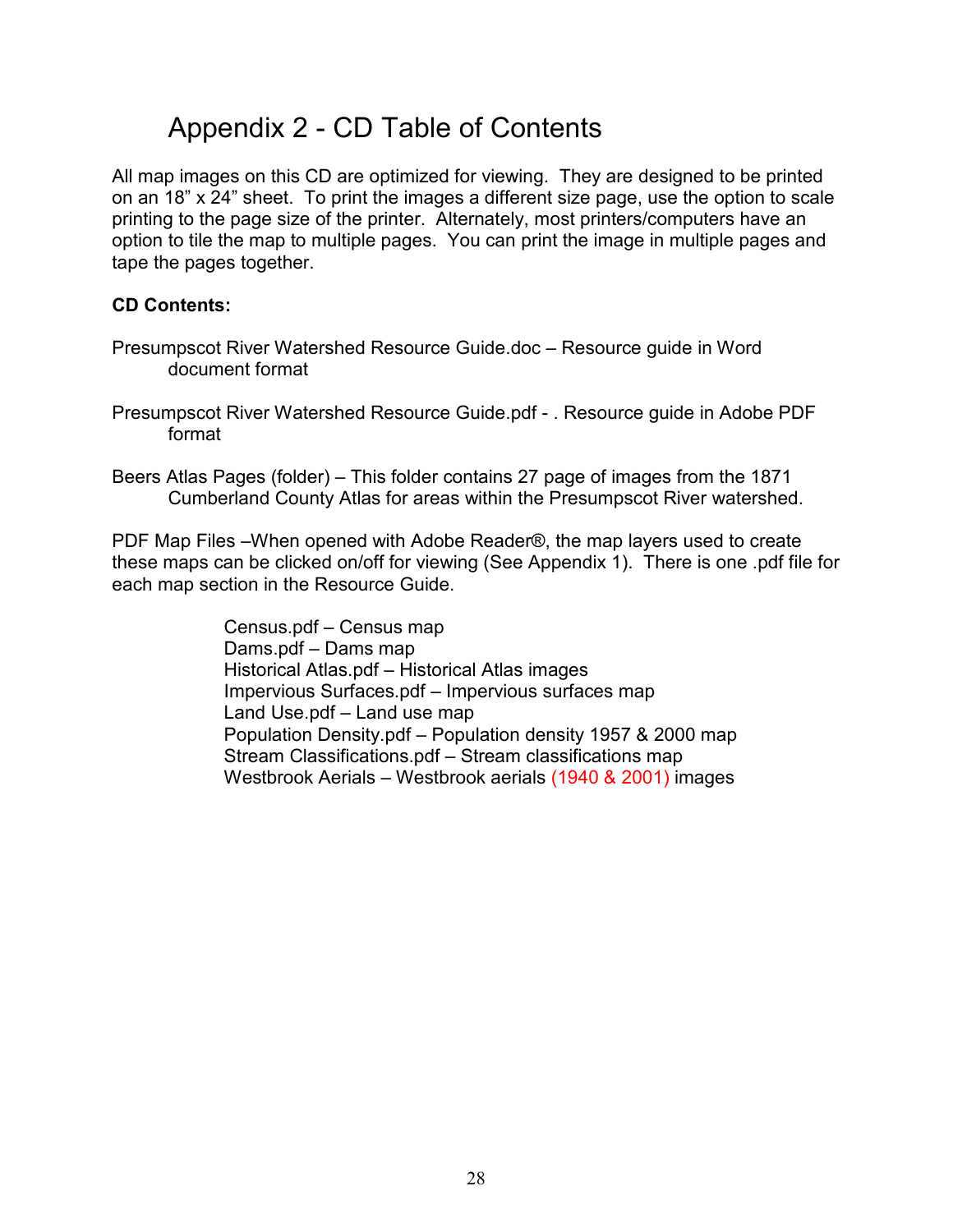# Apendix 3 – Map Notes and Layer List

## Population density map – 1957 & 2000

The data from this map was originally created for the Historical Atlas of Maine Project (http://www.umaine.edu/canam/cartography/maineatlas.html) in an effort to explore landscape changes that have taken place with the spread of the automobile. The 1957 data was created by interpreting density from 1957 USGS maps. Areas that showed clusters of houses were considered developed. For 2000, data was created using 2000 GIS census data, following the assumption that most people live near a road, and that areas with a population density of 2 or more people per acre are developed. This makes the definition of 'developed' subjective, but the overall patterns and general trends are worth exploring. Also note that the density layers on this map extend across most of the watershed, but some areas, to the north and west, are missing. Absence of data in these areas does not mean that the areas are undeveloped – only that the data was not created and added to the map.

### Metadata for map layers:

GIS Data were created and processed using ArcMap from Environmental Systems Research Institute (ESRI). Data obtained from the Maine Office of GIS (MEGIS) downloaded from http://megis.maine.gov/. Unless otherwise noted, data processing was by Orbis Mapping Solutions (Orbis).

1/4 Mile Grid – The 1/4 mile grid covers Westbrook with locator letters along the side, and numbers along the top. The primary purpose of this layer is to facilitate discussion.

1/2 Mile Grid – The 1/2 mile grid covers Gorham with locator letters along the side, and numbers along the top. The primary purpose of this layer is to facilitate discussion.

1 Mile Grid – The 1-mile grid covers Westbrook with locator letters along the side, and numbers along the top. The primary purpose of this layer is to facilitate discussion.

5 Mile Grid – The 5-mile grid covers Presumpscot River Watershed with locator letters along the side, and numbers along the top. The primary purpose of this layer is to facilitate discussion.

50 Foot Resource Buffer – A 50 foot buffer created around Surface Water. Source: MEGIS.

100 Foot Resource Buffer – A 100 foot buffer created around Surface Water .

1871 Beers Atlas (Westbrook and Gorham) – Scanned and geo-referenced images from the 1871 Cumberland County Beers Atlas. The 1871 images were positioned as closely as possible to real-world location, but keep in mind that all maps have inaccuracies, and the inaccuracies become particularly clear when superimposed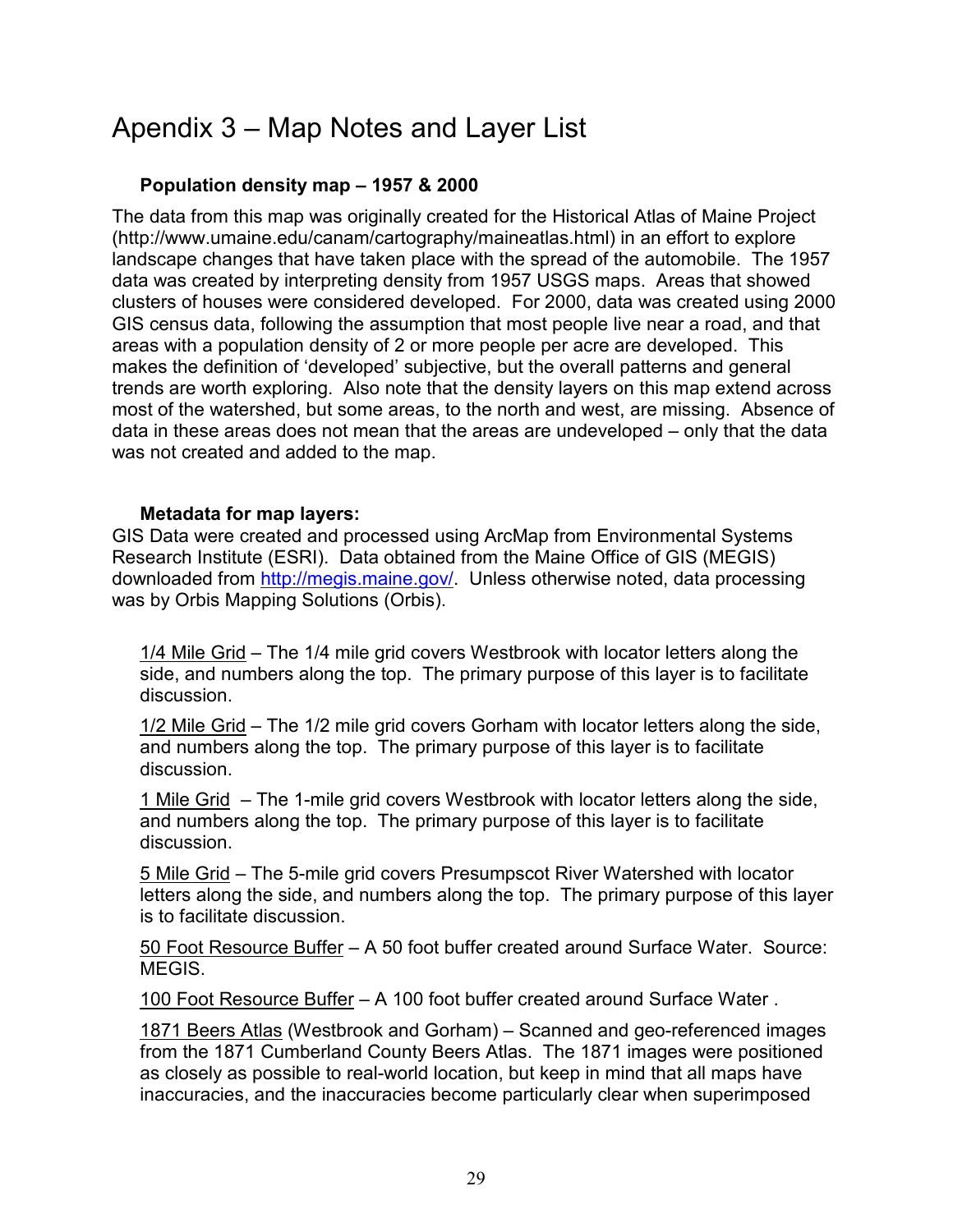with aerial photographs. Because inaccuracies exist, especially at the scale of mapping used, the maps should not be used to pinpoint structure sites; the precise locations of 18<sup>th</sup> century buildings and sites may not be located exactly as shown on the map (and on the superimposed aerial photograph).

1940 Aerial Photographs – Scanned copies of images obtained courtesy of USDA, Natural Resources Conservation Service, Scarborough Field Office. Photo Source: War Department, Headquarters of the Army air Forces, Photographed 6-3-40. Classification changed to Unclassified by Authorization Directorate of Intelligence, USAF, Aug. 1957. Soil Conservation Survey #ME-SCD-9. Scanning and georeferencing: Orbis.

2001 Aerial Photographs – Images from ORTHOHF. From April 2001. Source: MEGIS.

Dams and Dams Info – Subset from IMPOUNDS. The Dams data layer shows the location of the dams in the Presumpscot River watershed. Data is from a 1987 survey by the U.S. Army Corps of Engineers. Additional points were added by Maine Department of Environmental Protection and Bureau of Land and Water Quality. In 2004, the Maine Emergency Management Agency reviewed and updated point locations. Source: MEGIS

Developed by 1957 – This layer is an interpretation of a 1957 USGS topographic map. The interpretation was somewhat subjective – areas that had clusters of buildings were classified as "developed." Source: Orbis.

Developed by 2000 – This layer was created from Population Density by extracting areas where the density is greater than, or equal to 1 person per acre. Data Source: MEGIS.

Historic Sites and Site Labels – Data layer created from a variety of historical literature and maps.

Impervious Surfaces – Subset of IMPERV. Source: MEGIS. This data set derived from 5 meter SPOT imagery collected in the summer of 2004 over the State of Maine. It is part of a larger mapping initiative by the State of Maine to quantify land cover. Areas of imperviousness are characterized by anthropogenic features such as buildings, roads, parking lots, etc.

Land Use Layers – (Forest, Open Land, Water, Wetland, Farmland, Developed, Estuary/Tidal) from MELCD. The data are primarily derived from satellite imagery from1999-2001. This imagery constitutes the basis for the National Land Cover Dataset (NLCD 2001) and the NOAA Coastal Change Analysis Program (C-CAP). The data were further refined by the State of Maine requirements using SPOT 5 panchromatic imagery from 2004. For this project, the 27 classifications used in MELCD were simplified into the 7 listed. Source: MEGIS.

Presumpscot Watershed Outline – Data is a sub-set of WBDME6\_A. Data Source: **MEGIS** 

Population Density – Geographic data from US Census blocks, BLKS00. Population Data from BLKS00SF1. Census data, often mapped using census blocks, is